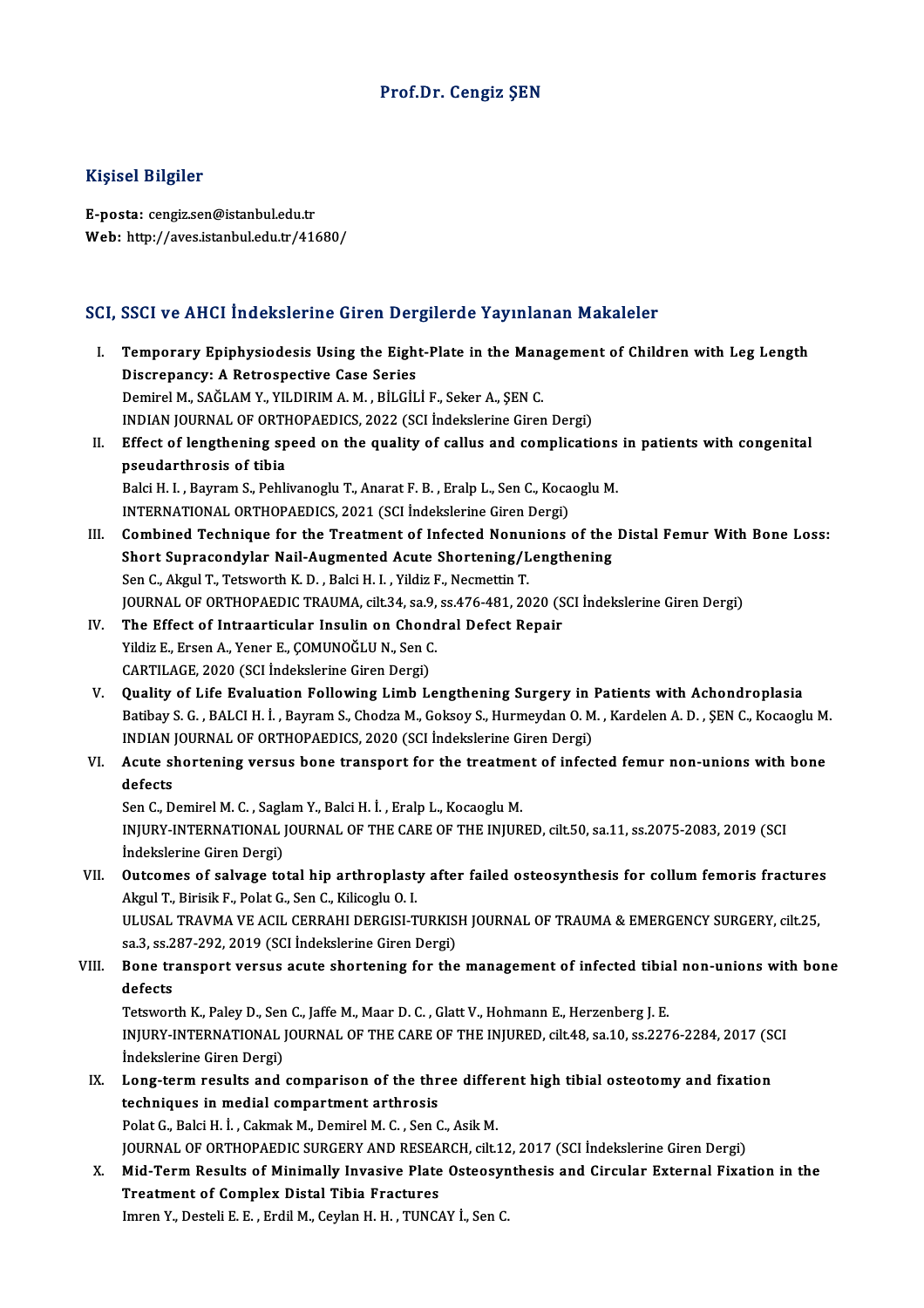JOURNAL OF THE AMERICAN PODIATRIC MEDICAL ASSOCIATION, cilt.107, sa.1, ss.3-10, 2017 (SCI İndekslerine<br>Ciron Dargi) JOURNAL OF<br>Giren Dergi)<br>Acatabulanl JOURNAL OF THE AMERICAN PODIATRIC MEDICAL ASSOCIATION, cilt.107, sa.1, ss.3-10, 2017 (SCI İndeksle<br>Giren Dergi)<br>XI. Acetabuloplasty at the anatomic centre for treating Crowe class III and IV developmental hip<br>dyaplasia: a

Giren Dergi)<br>XI. Acetabuloplasty at the anatomic centre for treating Crowe class III and IV developmental hip<br>dysplasia: a case series

Sen C., Bilsel K., Elmadag M., Gunes T., Saygi B.

HIP INTERNATIONAL, cilt.26, sa.4, ss.360-366, 2016 (SCI İndekslerine Giren Dergi)

Sen C., Bilsel K., Elmadag M., Gunes T., Saygi B.<br>HIP INTERNATIONAL, cilt.26, sa.4, ss.360-366, 2016 (SCI İndekslerine Giren Dergi)<br>XII. Can chondral healing be improved following microfracture? The effect of adipocyte HIP INTERNATIONA<br>Can chondral heal<br>stem cell therapy<br>Caylan H, H, Bilcal L Can chondral healing be improved following microfracture? The effect<br>stem cell therapy<br>Ceylan H. H. , Bilsel K., Buyukpinarbasili N., CEYLAN H., Erdil M., TUNCAY İ., Sen C.<br>KNEE silt 22.53.25.442.449.2016 (SCL indekslerine

stem cell therapy<br>Ceylan H. H. , Bilsel K., Buyukpinarbasili N., CEYLAN H., Erdil M., TUNCAY İ., Sen C.<br>KNEE, cilt.23, sa.3, ss.442-449, 2016 (SCI İndekslerine Giren Dergi) Ceylan H. H. , Bilsel K., Buyukpinarbasili N., CEYLAN H., Erdil M., TUNCAY İ., Sen C.<br>KNEE, cilt.23, sa.3, ss.442-449, 2016 (SCI İndekslerine Giren Dergi)<br>XIII. Is acute compression and distraction superior to segmental bo

- KNEE, cilt.23, sa.3, ss.442-449, 2016 (SCI İndekslerine Giren Dergi)<br>Is acute compression and distraction superior to segmental bone transpo<br>tibial osteomyelitis ? Comparison of Distraction Osteogenesis Techniques<br>Erela L. tibial osteomyelitis ? Comparison of Distraction Osteogenesis Techniques<br>Eralp L., Balci H. İ., Kocaoglu M., Sen C., Celiktas M., Tomak Y., Gulsen M., Dikmen G. tibial osteomyelitis ? Comparison of Distraction Osteogenesis Techniques<br>Eralp L., Balci H. İ. , Kocaoglu M., Sen C., Celiktas M., Tomak Y., Gulsen M., Dikmen G.<br>ACTA ORTHOPAEDICA BELGICA, cilt.82, sa.3, ss.599-609, 2016 ( Eralp L., Balci H. İ. , Kocaoglu M., Sen C., Celiktas M., Tomak Y., Gulsen M., Dikmen G.<br>ACTA ORTHOPAEDICA BELGICA, cilt.82, sa.3, ss.599-609, 2016 (SCI İndekslerine Giren Dergi)<br>XIV. Comparison of four different technique
- ACTA ORTHOPAEDICA BELGICA, cilt.82, sa.3, ss.599-609, 2016 (SCI İndek<br>Comparison of four different techniques for performing an oste<br>RADIOLOGICAL AND HISTOLOGICAL STUDY ON RABBITS TIBIAS<br>Finadas M. Hzer C. Vildiz E. Enden Comparison of four different techniques for performing an osteotomy A BIOMECHANIC.<br>RADIOLOGICAL AND HISTOLOGICAL STUDY ON RABBITS TIBIAS<br>Elmadag M., Uzer G., Yildiz F., Erden T., Bilsel K., Buyukpinarbasili N., Usumez A., RADIOLOGICAL AND HISTOLOGICAL STUDY ON RABBITS TIBIAS<br>Elmadag M., Uzer G., Yildiz F., Erden T., Bilsel K., Buyukpinarbasili N., Usumez A., Bozdağ S. E. , ŞEN C.<br>BONE & JOINT JOURNAL, cilt.97B, sa.12, ss.1628-1633, 2015 (SC Elmadag M., Uzer G., Yildiz F., Erden T., Bilsel K., Buyukpinarbasili N., Usumez A., Bozdağ S. E. , ŞEN C.<br>BONE & JOINT JOURNAL, cilt.97B, sa.12, ss.1628-1633, 2015 (SCI İndekslerine Giren Dergi)<br>XV. Evaluation of mobile b
- BONE & JOINT JOURNAL, cilt.97B, sa.12, ss.1628<br>Evaluation of mobile bearing unicompart<br>high tibial osteotomies for knee arthritis<br>TUNGAY i. Bilgel K. Elmadag M. EPKOGAK Ö. E Evaluation of mobile bearing unicompartmental knee ar<br>high tibial osteotomies for knee arthritis<br>TUNCAY İ., Bilsel K., Elmadag M., ERKOÇAK Ö. F. , Asci M., Sen C.<br>ACTA OPTHOPAEDICA ET TRAUMATOLOCICA TUPCICA cilt 49

TUNCAY İ., Bilsel K., Elmadag M., ERKOÇAK Ö. F., Asci M., Sen C.

high tibial osteotomies for knee arthritis<br>TUNCAY İ., Bilsel K., Elmadag M., ERKOÇAK Ö. F. , Asci M., Sen C.<br>ACTA ORTHOPAEDICA ET TRAUMATOLOGICA TURCICA, cilt.49, sa.3, ss.280-287, 2015 (SCI İndekslerine Giren<br>Dergi) ACTA ORTHOPAEDICA ET TRAUMATOLOGICA TURCICA, cilt.49, sa.3, ss.280-287, 2015 (SCI İndekslerine Giren<br>Dergi)<br>XVI. Biomechanical comparison of antirotator compression hip screw and cannulated screw fixations in<br>the femoral p

Dergi)<br>Biomechanical comparison<br>the femoral neck fractures<br>Saglam N. Kusukdurmag E. Ku Biomechanical comparison of antirotator compression hip scre<br>the femoral neck fractures<br>Saglam N., Kucukdurmaz F., Kivilcim H., Kurtulmus T., ŞEN C., Akpinar F.<br>ACTA OPTHORAEDICA ET TRAJIMATOLOCICA TURCICA silt 48, ss 3, s

Saglam N., Kucukdurmaz F., Kivilcim H., Kurtulmus T., SEN C., Akpinar F.

the femoral neck fractures<br>Saglam N., Kucukdurmaz F., Kivilcim H., Kurtulmus T., ŞEN C., Akpinar F.<br>ACTA ORTHOPAEDICA ET TRAUMATOLOGICA TURCICA, cilt.48, sa.2, ss.196-201, 2014 (SCI İndekslerine Giren<br>Dergi) ACTA ORTHOPAEDICA ET TRAUMATOLOGICA TURCICA, cilt.48, sa.2, ss.196-201, 2014 (SCI İndekslerine Giren<br>Dergi)<br>XVII. Effect of radiofrequency microtenotomy on degeneration of tendons: An experimental study on<br>rabbits

# Dergi)<br><mark>Effect o</mark><br>rabbits<br><sup>Cunes T</sup> Effect of radiofrequency microtenotomy on degeneration of tendo<br>rabbits<br>Gunes T., Bilgic E., Erdem M., Bostan B., KÖSEOĞLU R. D. , Sahin S. A. , Sen C.<br>FOOT AND ANKLE SUBCERY, silt 20, 82,1, 82,61, 66, 2014, (SCL indeksler rabbits<br>Gunes T., Bilgic E., Erdem M., Bostan B., KÖSEOĞLU R. D. , Sahin S. A. , Sen C.<br>FOOT AND ANKLE SURGERY, cilt.20, sa.1, ss.61-66, 2014 (SCI İndekslerine Giren Dergi)<br>Effects of saffais asid phanothul estan and melat

# Gunes T., Bilgic E., Erdem M., Bostan B., KÖSEOĞLU R. D. , Sahin S. A. , Sen C.<br>FOOT AND ANKLE SURGERY, cilt.20, sa.1, ss.61-66, 2014 (SCI İndekslerine Giren Dergi)<br>XVIII. Effects of caffeic acid phenethyl ester and melato FOOT /<br>Effect:<br>study<br>Erdem Effects of caffeic acid phenethyl ester and me<br>study<br>Erdem M., Gulabi D., Sen C., Sahin S. A. , Bozdağ S. E.<br>SPRINCERRU US. silt 2, 2014 (SSL İndekalerine Giren

study<br>Erdem M., Gulabi D., Sen C., Sahin S. A. , Bozdağ S. E.<br>SPRINGERPLUS, cilt.3, 2014 (SCI İndekslerine Giren Dergi)

## XIX. Coronal plane fractures of the distal humerus involving the capitellum and trochlea treated with open reduction internal fixation Coronal plane fractures of the distal humerus involving<br>open reduction internal fixation<br>Bilsel K., Atalar A. C. , Erdil M., Elmadag M., Sen C., Demirhan M.<br>ARCHIVES OF ORTHORAEDIC AND TRAUMA SURCERY sit 122

ARCHIVES OF ORTHOPAEDIC AND TRAUMA SURGERY, cilt.133, sa.6, ss.797-804, 2013 (SCI İndekslerine Giren<br>Dergi) Bilsel K<br>ARCHIV<br>Dergi)<br>A BILC ARCHIVES OF ORTHOPAEDIC AND TRAUMA SURGERY, cilt.133, sa.6, ss.797-804, 2013 (SCI Indekslerine Giren<br>Dergi)<br>XX. A PILOT STUDY ABOUT QUALITY OF INFORMATION AT HEALTH RELATED IN TURKISH WEB SITES:<br>MENISCUS TEAP

# Dergi)<br>A PILOT STUDY A<br>MENISCUS TEAR<br>Kusukdurmer E Al A PILOT STUDY ABOUT QUALITY OF INFORM<br>MENISCUS TEAR<br>Kucukdurmaz F., Aytekin M. N. , TUNCAY İ., ŞEN C.<br>NOBEL MEDICUS gilt Q. 82,2 82,114,117, 2012 (SC MENISCUS TEAR<br>Kucukdurmaz F., Aytekin M. N. , TUNCAY İ., ŞEN C.<br>NOBEL MEDICUS, cilt.9, sa.2, ss.114-117, 2013 (SCI İndekslerine Giren Dergi)<br>The influence of frection internal retation rediograph on the classifi

# Kucukdurmaz F., Aytekin M. N. , TUNCAY İ., ŞEN C.<br>NOBEL MEDICUS, cilt.9, sa.2, ss.114-117, 2013 (SCI İndekslerine Giren Dergi)<br>XXI. The influence of fraction internal rotation radiograph on the classification and treat NOBEL MEDICUS, cilt.9, sa.2, ss.114-117,<br>The influence of fraction internal ro<br>intertrochanteric femoral fractures<br>Bileal K. Endil M. Elmadas M. Excipeonli

Bilsel K., Erdil M., Elmadag M., Erzincanli A., Gurkan V., Tuncay I., ŞEN C.

MINERVA ORTOPEDICA E TRAUMATOLOGICA, cilt.64, sa.2, ss.147-154, 2013 (SCI İndekslerine Giren Dergi)

XXII. Mid-term results of calcaneal plating for displaced intraarticular calcaneus fractures Gulabi D., Sari F., ŞEN C., Avci C. C., Saglam F., Erdem M., Bulut G.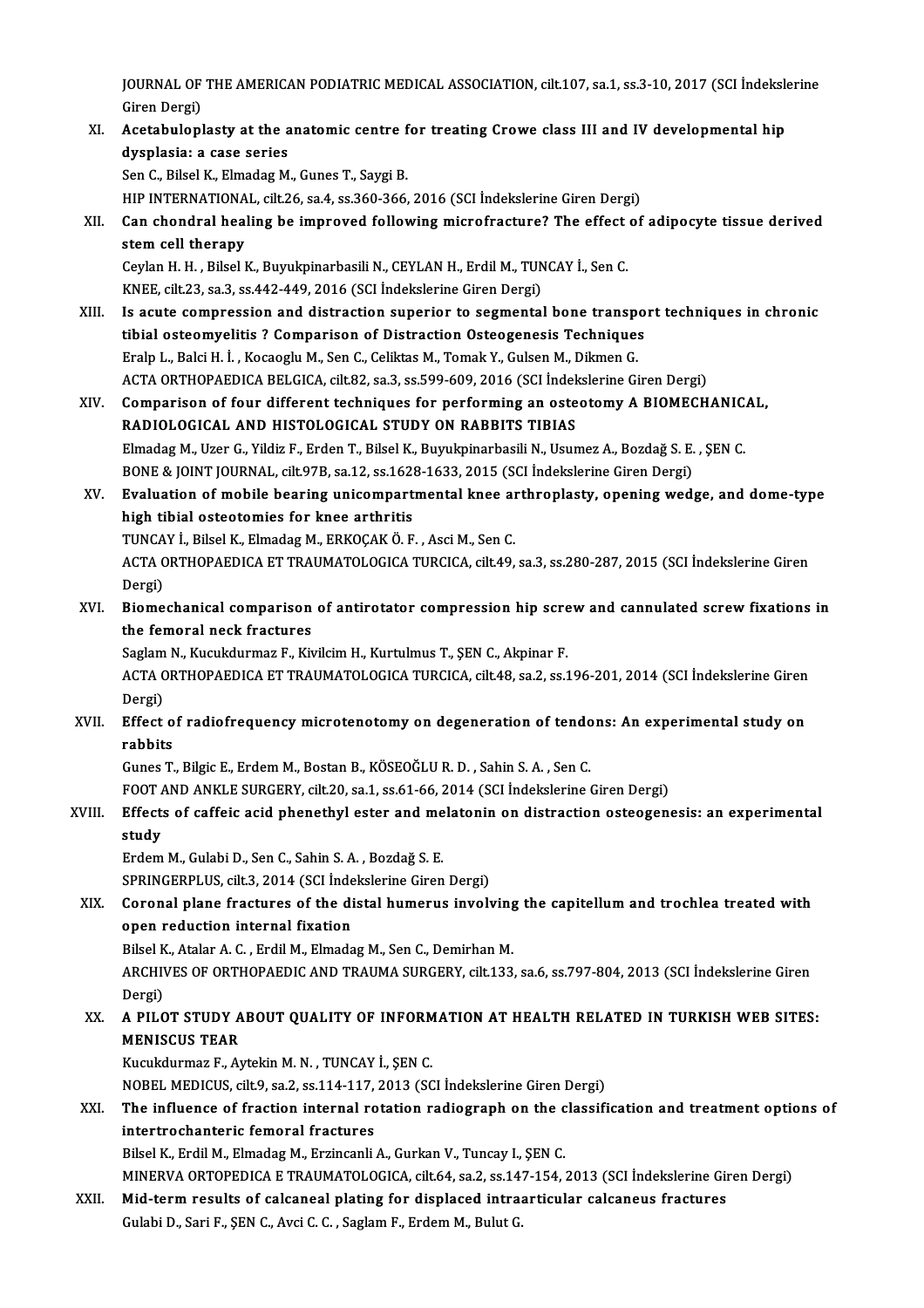|              | ULUSAL TRAVMA VE ACIL CERRAHI DERGISI-TURKISH JOURNAL OF TRAUMA & EMERGENCY SURGERY, cilt.19,<br>sa.2, ss.145-151, 2013 (SCI Indekslerine Giren Dergi)                                |
|--------------|---------------------------------------------------------------------------------------------------------------------------------------------------------------------------------------|
| XXIII.       | Comminuted Scapular Fracture From Electric Injury: An Unusual Cause                                                                                                                   |
|              | Ceylan H. H., Kucukdurmaz F., Bilsel K., ŞEN C.                                                                                                                                       |
|              | JOURNAL OF BURN CARE & RESEARCH, cilt.34, sa.1, 2013 (SCI Indekslerine Giren Dergi)                                                                                                   |
| XXIV.        | Osteochondral autologous graft transfer system in the knee; mid-term results                                                                                                          |
|              | Erdil M., Bilsel K., Taser O. F., Sen C., Asik M.                                                                                                                                     |
|              | KNEE, cilt.20, sa.1, ss.2-8, 2013 (SCI Indekslerine Giren Dergi)                                                                                                                      |
| XXV.         | Domestic electric drills in the service of orthopaedic surgery: a potential and preventable source of                                                                                 |
|              | surgical site infections                                                                                                                                                              |
|              | Kucukdurmaz F., Imren Y., AKKOYUNLU Y., TUNCAY İ., ŞEN C.                                                                                                                             |
|              | ACTA ORTHOPAEDICA ET TRAUMATOLOGICA TURCICA, cilt.46, sa.6, ss.455-459, 2012 (SCI İndekslerine Giren                                                                                  |
|              | Dergi)                                                                                                                                                                                |
| <b>XXVI</b>  | The mid-term results of treatment for tibial pilon fractures                                                                                                                          |
|              | Gulabi D., Toprak O., ŞEN C., Avci C. C., Bilen E., Saglam F.                                                                                                                         |
|              | ULUSAL TRAVMA VE ACIL CERRAHI DERGISI-TURKISH JOURNAL OF TRAUMA & EMERGENCY SURGERY, cilt.18,                                                                                         |
|              | sa.5, ss.429-435, 2012 (SCI Indekslerine Giren Dergi)                                                                                                                                 |
| XXVII.       | Intraarticular Hyaluronic Acid Injection after the Microfracture Technique for the Management of                                                                                      |
|              | Full-Thickness Cartilage Defects Does Not Improve the Quality of Repair Tissue                                                                                                        |
|              | GÜNEŞ T., Bostan B., Erdem M., KÖSEOĞLU R. D., AŞCI M., ŞEN C.                                                                                                                        |
|              | CARTILAGE, cilt.3, sa.1, ss.20-26, 2012 (SCI Indekslerine Giren Dergi)                                                                                                                |
| XXVIII.      | Simvastatin improves spinal fusion in rats                                                                                                                                            |
|              | Bostan B., GÜNEŞ T., AŞCI M., ŞEN C., Kelestemur M. H., Erdem M., KÖSEOĞLU R. D., Erkorkmaz U.                                                                                        |
|              | ACTA ORTHOPAEDICA ET TRAUMATOLOGICA TURCICA, cilt.45, sa.4, ss.270-275, 2011 (SCI İndekslerine Giren                                                                                  |
|              | Dergi)                                                                                                                                                                                |
| XXIX.        | The "butterfly" suture technique for meniscal repair                                                                                                                                  |
|              | GÜNEŞ T., Bostan B., Erdem M., AŞCI M., ŞEN C., KELEŞTEMUR M. H.                                                                                                                      |
|              | ARCHIVES OF ORTHOPAEDIC AND TRAUMA SURGERY, cilt.131, sa.3, ss.331-333, 2011 (SCI Indekslerine Giren                                                                                  |
|              | Dergi)                                                                                                                                                                                |
| XXX.         | Overlooked primary hyperparathyroidism presented with fractures: case report                                                                                                          |
|              | Bostan B., Erdem M., GÜNES T., ŞEN C., KÖSEOĞLU R. D.                                                                                                                                 |
|              | ULUSAL TRAVMA VE ACIL CERRAHI DERGISI-TURKISH JOURNAL OF TRAUMA & EMERGENCY SURGERY, cilt.16,                                                                                         |
|              | sa.6, ss.567-570, 2010 (SCI İndekslerine Giren Dergi)                                                                                                                                 |
| XXXI.        | Osteoid Osteoma of the Trapezium: Case Report                                                                                                                                         |
|              | Bostan B., ŞEN C., Gunes T., Erdem M., Koseoglu R. D.                                                                                                                                 |
|              | JOURNAL OF HAND SURGERY-AMERICAN VOLUME, cilt.35A, sa.4, ss.636-638, 2010 (SCI İndekslerine Giren Dergi)                                                                              |
| XXXII.       | Protective effects of melatonin on ischemia-reperfusion injury of skeletal muscle                                                                                                     |
|              | Erdem M., Bostan B., GÜNEŞ T., Ozkan F., ŞEN C., Ozyurt H., KÖSEOĞLU R. D., Erdogan H.                                                                                                |
|              | EKLEM HASTALIKLARI VE CERRAHISI-JOINT DISEASES AND RELATED SURGERY, cilt.21, sa.3, ss.166-171, 2010                                                                                   |
|              | (SCI İndekslerine Giren Dergi)                                                                                                                                                        |
| XXXIII       | Opening focal dome osteotomy in the treatment of varus gonarthrosis associated with medial laxity                                                                                     |
|              | Erdem M., GÜNEŞ T., ŞEN C., Bostan B., AŞCI M.                                                                                                                                        |
|              | EKLEM HASTALIKLARI VE CERRAHISI-JOINT DISEASES AND RELATED SURGERY, cilt.21, sa.2, ss.80-85, 2010 (SCI                                                                                |
| <b>XXXIV</b> | Indekslerine Giren Dergi)                                                                                                                                                             |
|              | Comparison of intra-articular hyaluronic acid injections and mud-pack therapy in the treatment of<br>knee osteoarthritis                                                              |
|              |                                                                                                                                                                                       |
|              | Bostan B., Sen U., GÜNEŞ T., Sahin S. A., Sen C., Erdem M., Erkorkmaz U.<br>ACTA ORTHOPAEDICA ET TRAUMATOLOGICA TURCICA, cilt.44, sa.1, ss.42-47, 2010 (SCI Indekslerine Giren Dergi) |
| <b>XXXV</b>  | Total hip arthroplasty using the anterolateral minimally invasive approach                                                                                                            |
|              | Bostan B., ŞEN C., GÜNEŞ T., Erdem M., Aytekin K., Erkorkmazi U.                                                                                                                      |
|              | ACTA ORTHOPAEDICA ET TRAUMATOLOGICA TURCICA, cilt.43, sa.6, ss.464-471, 2009 (SCI Indekslerine Giren                                                                                  |
|              |                                                                                                                                                                                       |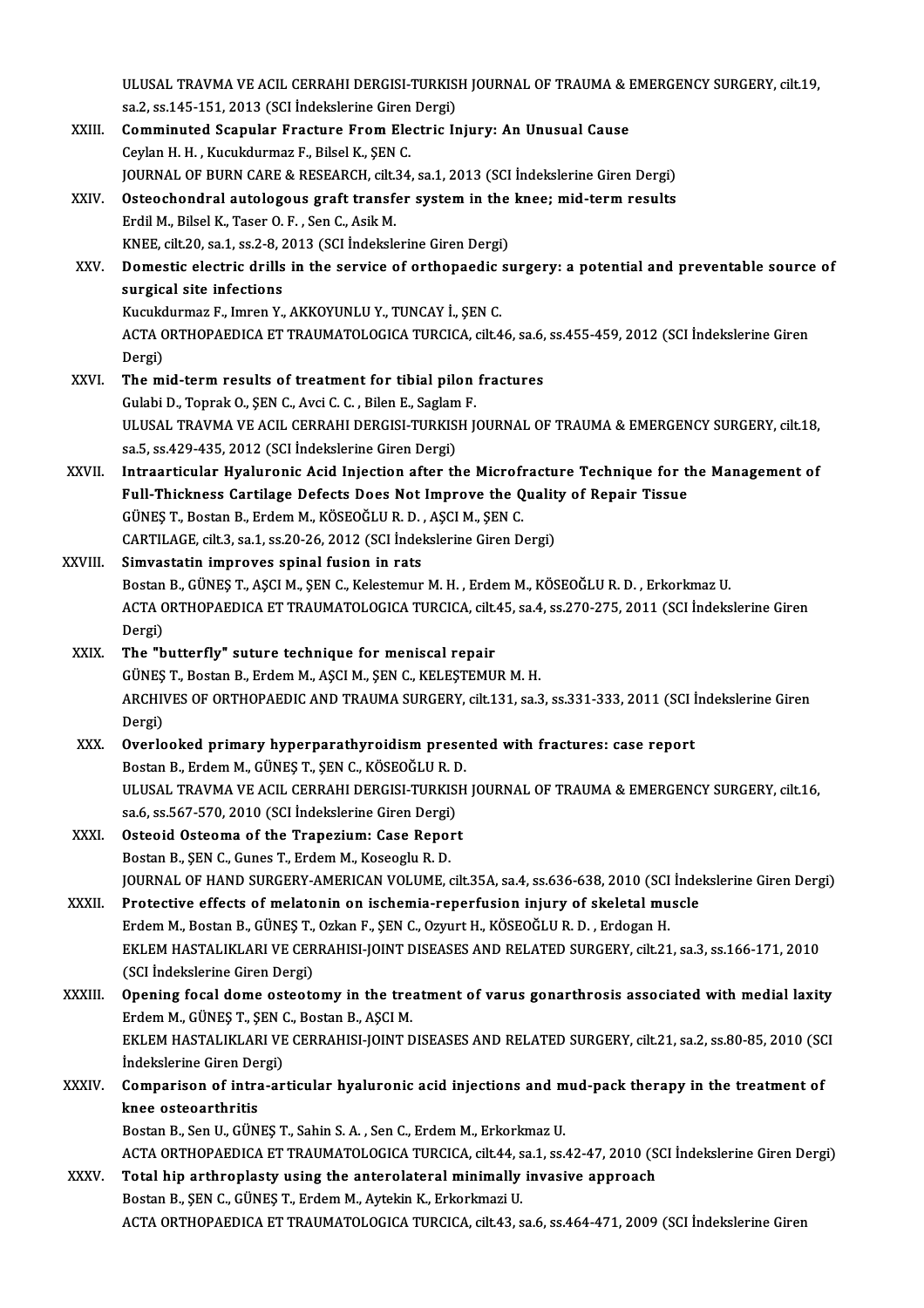Dergi) Dergi)<br>XXXVI. Biomechanical evaluation of arthroscopic all-inside meniscus repairs<br>CUNES T. Bestan B. Endem M. ASCLM, SEN C. VELESTEMUR M. H Dergi)<br>Biomechanical evaluation of arthroscopic all-inside menisc<br>GÜNEŞ T., Bostan B., Erdem M., AŞCI M., ŞEN C., KELEŞTEMUR M. H.<br>KNEE SURCERY SPORTS TRAJIMATOLOCY ARTHROSCOPY, silt 17, 8 Biomechanical evaluation of arthroscopic all-inside meniscus repairs<br>GÜNEŞ T., Bostan B., Erdem M., AŞCI M., ŞEN C., KELEŞTEMUR M. H.<br>KNEE SURGERY SPORTS TRAUMATOLOGY ARTHROSCOPY, cilt.17, sa.11, ss.1347-1353, 2009 (SCI İn GÜNEŞ T., Bo<br>KNEE SURGE<br>Giren Dergi)<br>Joint immeb XXXVI . Joint immobilization increases reactive oxygen species: an experimental study Giren Dergi)<br>Joint immobilization increases reactive oxygen species: an expering<br>Erdem M., GÜNEŞ T., ŞEN C., Bostan B., Aslan H., Ozyurt H., KÖSEOĞLU R. D.<br>ACTA ORTHORAEDICA ET TRAJIMATOLOGICA TURGICA cilt 43-83 5-85 436 ACTA ORTHOPAEDICA ET TRAUMATOLOGICA TURCICA, cilt.43, sa.5, ss.436-443, 2009 (SCI İndekslerine Giren<br>Dergi) Erdem<br>ACTA C<br>Dergi)<br>All ins XXXVIII. All-inside meniscal repair using the RapidLoc device Dergi)<br>**All-inside meniscal repair using the RapidLoc device**<br>Sen C., Asik M., Yumrukcal F., Atalar A. C. , Erdil M., Taser O. F.<br>ACTA OPTHORAEDICA ET TRAUMATOLOCICA TURCICA silt 4 ACTA ORTHOPAEDICA ET TRAUMATOLOGICA TURCICA, cilt.43, sa.4, ss.291-297, 2009 (SCI İndekslerine Giren<br>Dergi) Sen C.,<br>ACTA C<br>Dergi)<br>Length ACTA ORTHOPAEDICA ET TRAUMATOLOGICA TURCICA, cilt.43, sa.4, ss.291-297, 2009 (SCI ind<br>Dergi)<br>XXXIX. Lengthening of short bones by distraction osteogenesis-results and complications<br>Fridam M. Son G. Englis L. Kassasiu M. Or Dergi)<br>Lengthening of short bones by distraction<br>Erdem M., Sen C., Eralp L., Kocaoglu M., Ozden V.<br>INTERNATIONAL OPTHORAEDICS, silt 22, 22, 2 Lengthening of short bones by distraction osteogenesis-results and complications<br>Erdem M., Sen C., Eralp L., Kocaoglu M., Ozden V.<br>INTERNATIONAL ORTHOPAEDICS, cilt.33, sa.3, ss.807-813, 2009 (SCI İndekslerine Giren Dergi)<br> Erdem M., Sen C., Eralp L., Kocaoglu M., Ozden V.<br>INTERNATIONAL ORTHOPAEDICS, cilt.33, sa.3, ss.807-813, 2009 (SCI İndekslerine Giren Dergi)<br>XL. A biomechanical comparison of polymethylmethacrylate-reinforced and expansive INTERNATIONAL ORTHOPAEDICS, cilt.33, sa.3, ss.807-813, 2009 (SCI Indekslerine Giren Dergi) A biomechanical comparison of polymethylmethacrylate-reinforced an<br>pedicle-screw revisions<br>Bostan B., Esenkaya I., GÜNEŞ T., Erdem M., AŞCI M., KELEŞTEMUR M. H. , ŞEN C.<br>ACTA OPTHOPAEDICA ET TRAUMATOLOGICA TURGICA silt 42, pedicle-screw revisions<br>Bostan B., Esenkaya I., GÜNEŞ T., Erdem M., AŞCI M., KELEŞTEMUR M. H. , ŞEN C.<br>ACTA ORTHOPAEDICA ET TRAUMATOLOGICA TURCICA, cilt.43, sa.3, ss.272-276, 2009 (SCI İndekslerine Giren Bostan<br>ACTA C<br>Dergi)<br>The M ACTA ORTHOPAEDICA ET TRAUMATOLOGICA TURCICA, cilt.43, sa.3, ss.272-276, 2009 (SCI İndekslerine Giren<br>Dergi)<br>XLI. The Microfracture Technique for the Treatment of Full-Thickness Articular Cartilage Lesions of the<br>Kness Midt Dergi)<br>The Microfracture Tech<br>Knee: Midterm Results<br>Asik M. Ciftsi E. Son G. Er The Microfracture Technique for the<br>Knee: Midterm Results<br>Asik M., Ciftci F., Sen C., Erdil M., Atalar A.<br>APTUPOSCOPY TUE JOUPNAL OF APTUP Knee: Midterm Results<br>Asik M., Ciftci F., Sen C., Erdil M., Atalar A.<br>ARTHROSCOPY-THE JOURNAL OF ARTHROSCOPIC AND RELATED SURGERY, cilt.24, sa.11, ss.1214-1220, 2008 (SCI<br>Indekslerine Ciren Dergi) Asik M., Ciftci F., Sen C., Ero<br>ARTHROSCOPY-THE JOURI<br>İndekslerine Giren Dergi)<br>Polyis ostastamins in tl indekslerine Giren Dergi)<br>XLII. Pelvic osteotomies in the treatment of acetabular dysplasia: Review ŞENC. Pelvic osteotomies in the treatment of acetabular dysplasia: Review<br>ŞEN C.<br>TURKIYE KLINIKLERI TIP BILIMLERI DERGISI, cilt.28, sa.2, ss.166-177, 2008 (SCI İndekslerine Giren Dergi)<br>Quality of life in patients with yarus sen SEN C.<br>TURKIYE KLINIKLERI TIP BILIMLERI DERGISI, cilt.28, sa.2, ss.166-177, 2008 (SCI İndekslerine Giren Dergi)<br>XLIII. Quality of life in patients with varus gonarthrosis treated with high tibial osteotomy using the<br>circul TURKIYE KLINIKLERI TIP B<br>Quality of life in patients<br>circular external fixator Quality of life in patients with varus gonal<br>circular external fixator<br>GÜNEŞ T., Erdem M., Bostan B., Yeniel K., ŞEN C.<br>KNEE SUDCERY SPORTS TRAUMATOLOGY ARTI circular external fixator<br>GÜNEŞ T., Erdem M., Bostan B., Yeniel K., ŞEN C.<br>KNEE SURGERY SPORTS TRAUMATOLOGY ARTHROSCOPY, cilt.16, sa.3, ss.311-316, 2008 (SCI İndekslerine Giren<br>Dergi) GÜNEŞ<br>KNEE S<br>Dergi)<br>Gamna KNEE SURGERY SPORTS TRAUMATOLOGY ARTHROSCOPY, cilt.16, sa.3, ss.311-316, 2008 (SCI Indekslerine Gire:<br>Dergi)<br>XLIV. Comparison of modified Lindgren-Turan operation and proximal crescentic osteotomy combined<br>with distal soft Dergi)<br>Comparison of modified Lindgren-Turan operation and proximal of<br>with distal soft tissue procedure in the treatment of hallux vaigus<br>Restan B. CÜNES T. Erdem M. ASCLM, SEN G. Erdegen H Comparison of modified Lindgren-Turan operation<br>with distal soft tissue procedure in the treatment of<br>Bostan B., GÜNEŞ T., Erdem M., AŞCI M., ŞEN C., Erdogan H.<br>EVI EM HASTALIVLARLVE CERRAHISLIONT DISEASES AN with distal soft tissue procedure in the treatment of hallux vaigus<br>Bostan B., GÜNEŞ T., Erdem M., AŞCI M., ŞEN C., Erdogan H.<br>EKLEM HASTALIKLARI VE CERRAHISI-JOINT DISEASES AND RELATED SURGERY, cilt.19, sa.2, ss.61-65, 20 Bostan B., GÜNEŞ T., Erder<br>EKLEM HASTALIKLARI VE<br>İndekslerine Giren Dergi)<br>Efficacu of nravimal tib EKLEM HASTALIKLARI VE CERRAHISI-JOINT DISEASES AND RELATED SURGERY, cilt.1<br>
indekslerine Giren Dergi)<br>
XLV. Efficacy of proximal tibial focal-dome type osteotomy on medial joint laxity<br>
CÜNES T. SEN G. Bostan B. Erdem M. K İndekslerine Giren Dergi)<br>Efficacy of proximal tibial focal-dome type osta<br>GÜNEŞ T., ŞEN C., Bostan B., Erdem M., Kalaycioglu A.<br>EKLEM HASTALIKLARLVE GERRAHISLIONT DISEAS Efficacy of proximal tibial focal-dome type osteotomy on medial joint laxity<br>GÜNEŞ T., ŞEN C., Bostan B., Erdem M., Kalaycioglu A.<br>EKLEM HASTALIKLARI VE CERRAHISI-JOINT DISEASES AND RELATED SURGERY, cilt.19, sa.2, ss.72-77 GÜNEŞ T., ŞEN C., Bostan E<br>EKLEM HASTALIKLARI VE<br>İndekslerine Giren Dergi)<br>Pata en avial alianmeni EKLEM HASTALIKLARI VE CERRAHISI-JOINT DISEASES AND RELATED SURGERY, cilt.19, sa.2, ss.72-77, 2008 (SC<br>Indekslerine Giren Dergi)<br>XLVI. Data on axial alignment of the lower extremity of individuals living in the district of İndekslerine Giren Dergi)<br>Data on axial alignment of the lov<br>Erdem M., ŞEN C., GÜNEŞ T., Bostan B.<br>EKLEM HASTALIKLARLVE CERRAHISI Data on axial alignment of the lower extremity of individuals living in the district of Tokat, Turkey<br>Erdem M., ŞEN C., GÜNEŞ T., Bostan B.<br>EKLEM HASTALIKLARI VE CERRAHISI-JOINT DISEASES AND RELATED SURGERY, cilt.19, sa.1, Erdem M., ŞEN C., GÜNEŞ 1<br>EKLEM HASTALIKLARI VE<br>İndekslerine Giren Dergi)<br>Arthrossonis evsision EKLEM HASTALIKLARI VE CERRAHISI-JOINT DISEASES AND RELATED SU<br>
indekslerine Giren Dergi)<br>
XLVII. Arthroscopic excision of the osteoid osteoma at the distal femur<br>
CUNES T. Erdom M. Bostan B. SEN C. Sobin S. A İndekslerine Giren Dergi)<br>Arthroscopic excision of the osteoid osteon<br>GÜNEŞ T., Erdem M., Bostan B., ŞEN C., Sahin S. A.<br>KNEE SURCERY SPORTS TRAUMATOLOCY ARTHI Arthroscopic excision of the osteoid osteoma at the distal femur<br>GÜNEŞ T., Erdem M., Bostan B., ŞEN C., Sahin S. A.<br>KNEE SURGERY SPORTS TRAUMATOLOGY ARTHROSCOPY, cilt.16, sa.1, ss.90-93, 2008 (SCI İndekslerine Giren<br>Dergi) GÜNEŞ<br>KNEE<br>Dergi)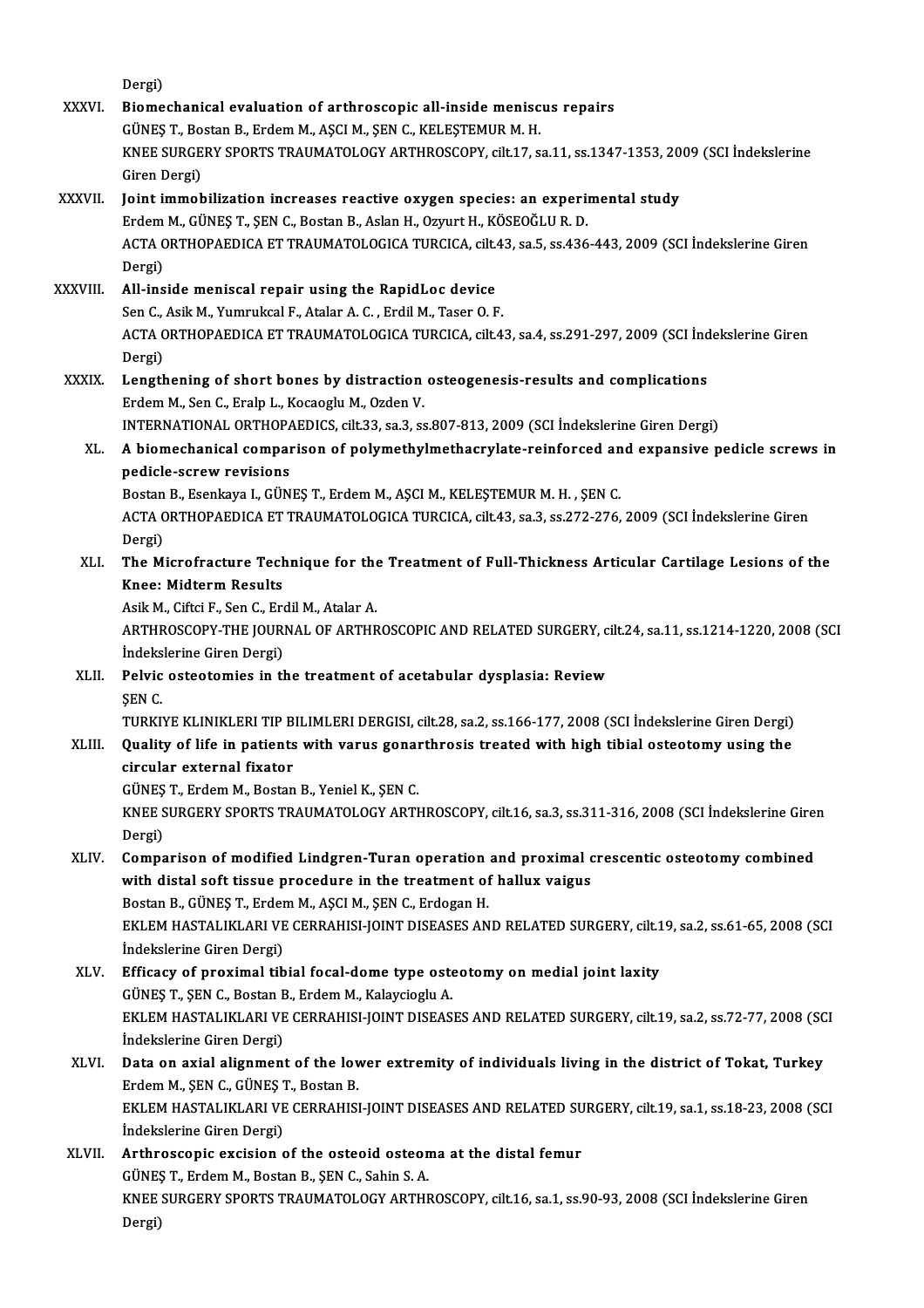| XLVIII. | The management of cubitus varus and valgus using the Ilizarov method<br>Piskin A., Tomak Y., ŞEN C., Tomak L.                                                  |
|---------|----------------------------------------------------------------------------------------------------------------------------------------------------------------|
|         | JOURNAL OF BONE AND JOINT SURGERY-BRITISH VOLUME, cilt.89B, sa.12, ss.1615-1619, 2007 (SCI İndekslerine<br>Giren Dergi)                                        |
| XLIX.   | The mid- to long-term results of the anterior cruciate ligament reconstruction with hamstring                                                                  |
|         | tendons using Transfix technique                                                                                                                               |
|         | Asik M., Sen C., Tuncay I., Erdil M., Avci C., Taser O. F.                                                                                                     |
|         | KNEE SURGERY SPORTS TRAUMATOLOGY ARTHROSCOPY, cilt.15, sa.8, ss.965-972, 2007 (SCI İndekslerine Giren                                                          |
| L.      | Dergi)<br>Polygonal triple (Kotz) osteotomy (over 10 years experience)                                                                                         |
|         | Sen C., Gunes T., Erdem M., Ozger H., Tozun I. R.                                                                                                              |
|         | INTERNATIONAL ORTHOPAEDICS, cilt.31, sa.3, ss.279-285, 2007 (SCI İndekslerine Giren Dergi)                                                                     |
| LI.     | Arthroscopic removal of a subperiosteal osteoid osteoma of the talus                                                                                           |
|         | Gunes T., Erdem M., ŞEN C., Bilen E., Yeniel K.                                                                                                                |
|         | JOURNAL OF THE AMERICAN PODIATRIC MEDICAL ASSOCIATION, cilt.97, sa.3, ss.238-243, 2007 (SCI İndekslerine                                                       |
| LII.    | Giren Dergi)<br>Effects of diclofenac and tenoxicam on distraction osteogenesis                                                                                |
|         | ŞEN C., Erdem M., Gunes T., Koseoglu D., Filiz N. O.                                                                                                           |
|         | ARCHIVES OF ORTHOPAEDIC AND TRAUMA SURGERY, cilt.127, sa.3, ss.153-159, 2007 (SCI Indekslerine Giren                                                           |
|         | Dergi)                                                                                                                                                         |
| LIII.   | Tibial slope and high tibial osteotomy using the circular external fixator                                                                                     |
|         | Gunes T., ŞEN C., Erdem M.                                                                                                                                     |
|         | KNEE SURGERY SPORTS TRAUMATOLOGY ARTHROSCOPY, cilt.15, sa.2, ss.192-198, 2007 (SCI İndekslerine Giren                                                          |
| LIV.    | Dergi)<br>High tibial osteotomy with Puddu plate for the treatment of varus gonarthrosis                                                                       |
|         | Asik M., Sen C., Kilic B., Goksan S. B., Ciftci F., Taser O. F.                                                                                                |
|         | KNEE SURGERY SPORTS TRAUMATOLOGY ARTHROSCOPY, cilt.14, sa.10, ss.948-954, 2006 (SCI İndekslerine Giren                                                         |
|         | Dergi)                                                                                                                                                         |
| LV.     | Reconstruction of segmental bone defects due to chronic osteomyelitis with use of an external                                                                  |
|         | fixator and an intramedullary nail                                                                                                                             |
|         | Kocaoglu M., Eralp L., Rashid H. u., Sen C., Bilsel K.<br>JOURNAL OF BONE AND JOINT SURGERY-AMERICAN VOLUME, sa.10, ss.2137-2145, 2006 (SCI Indekslerine Giren |
|         | Dergi)                                                                                                                                                         |
| LVI.    | Effects of calcitonin and alendronate on distraction osteogenesis                                                                                              |
|         | ŞEN C., Gunes T., Erdem M., Koseoglu R. D., Filiz N. O.                                                                                                        |
|         | INTERNATIONAL ORTHOPAEDICS, cilt.30, sa.4, ss.272-277, 2006 (SCI İndekslerine Giren Dergi)                                                                     |
| LVII.   | Knee arthrodesis using circular external fixator in the treatment of infected knee prosthesis: case                                                            |
|         | report<br>Gunes T., ŞEN C., Erdem M.                                                                                                                           |
|         | KNEE SURGERY SPORTS TRAUMATOLOGY ARTHROSCOPY, cilt.13, sa.4, ss.329-334, 2005 (SCI İndekslerine Giren                                                          |
|         | Dergi)                                                                                                                                                         |
| LVIII.  | Arthroscopic meniscal repair using T-fix                                                                                                                       |
|         | Asik M., ŞEN C., Erginsu M.                                                                                                                                    |
|         | KNEE SURGERY SPORTS TRAUMATOLOGY ARTHROSCOPY, cilt.10, sa.5, ss.284-288, 2002 (SCI İndekslerine Giren                                                          |
|         | Dergi)                                                                                                                                                         |

## Diğer Dergilerde Yayınlanan Makaleler

Iger Dergilerde Yayınlanan Makaleler<br>I. Effects of Collagen- and Arginine-Fortified Osteokine Supplementation on Fracture Healing<br>Kanaytya K. Argy II. Frain O. N. Bilgili E. Unyorongil G. Boyram S. Son G. r Dergnerde Tdymmandn Mandreier<br>Effects of Collagen- and Arginine-Fortified Osteokine Supplemen<br>Karaytug K., Arzu U., Ergin O. N. , Bilgili F., Unverengil G., Bayram S., Sen C.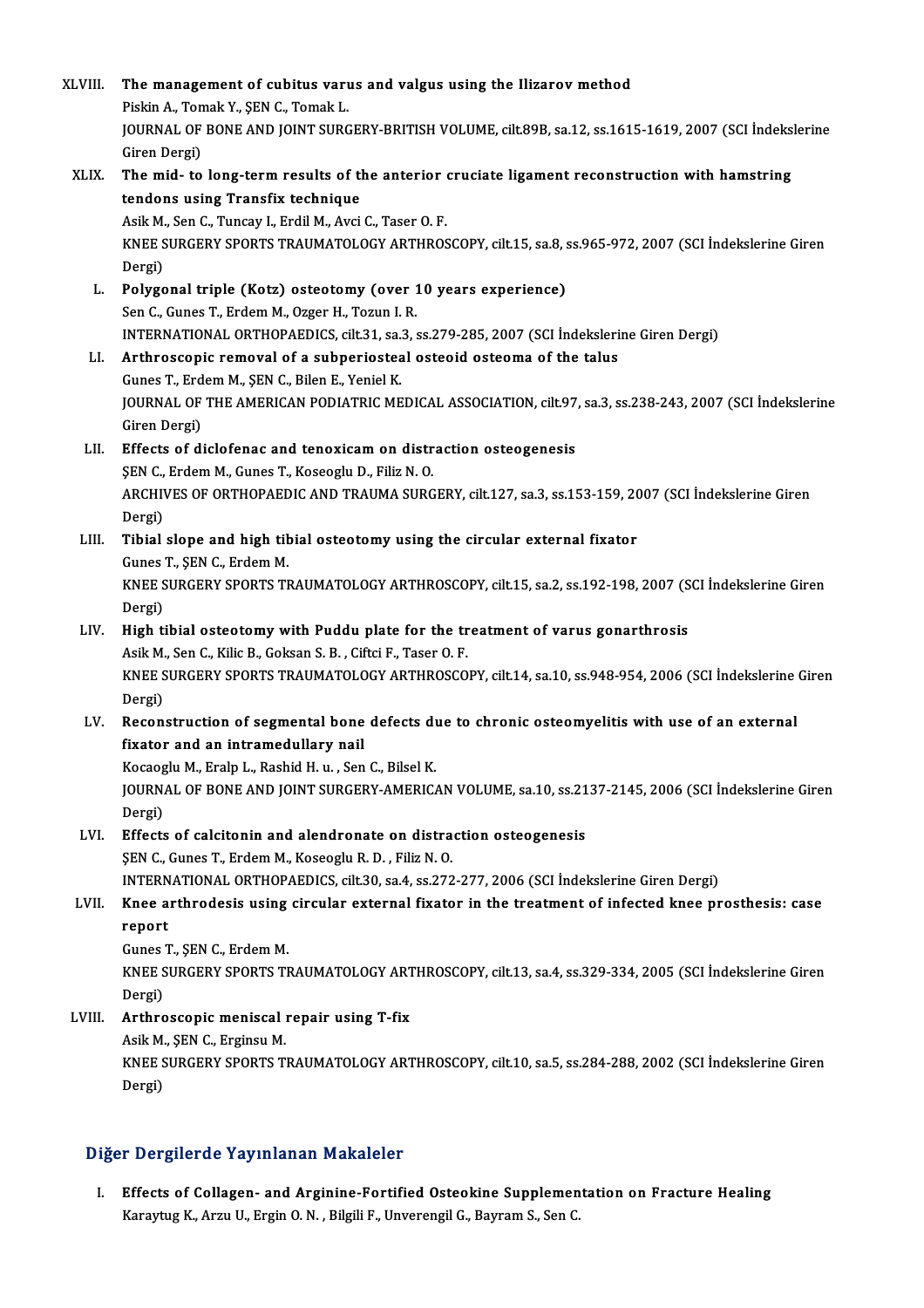CUREUS, cilt.13, sa.10, 2021 (ESCI İndekslerine Giren Dergi)<br>Consenital Inconsitivity to Boin with Anhidrosis (CIB)

II. Congenital Insensitivity to Pain with Anhidrosis (CIPA) Manifested with Chronic Osteomyelitis; A<br>Case Report CUREUS, cilt.1:<br>Congenital II<br>Case Report Case Report<br>Kucukdurmaz F., Imren Y., Uruc V., ŞEN C.<br>JOURNAL OF CLINICAL AND ANALYTICAL MEDICINE, cilt.6, sa.2, ss.230-232, 2015 (ESCI İndekslerine Giren Dergi)<br>A rare pathogen for subasute esteemyelitis in adelessent: Se

Kucukdurmaz F., Imren Y., Uruc V., ŞEN C.

- III. A rare pathogen for subacute osteomyelitis in adolescent: Serratia marcescens<br>Turgut N., Akgul T., Arzu U., Batibay S. G., Ekinci M., Şen C., Korkmaz M. JOURNAL OF CLINICAL AND ANALYTICAL MEDICINE, cilt.6, sa.2, ss.230<br>A rare pathogen for subacute osteomyelitis in adolescent: Ser<br>Turgut N., Akgul T., Arzu U., Batibay S. G. , Ekinci M., Şen C., Korkmaz M.<br>International Jour International Journal of Surgery Case Reports, cilt.8, ss.171-174, 2015 (ESCI İndekslerine Giren Dergi) Turgut N., Akgul T., Arzu U., Batibay S. G. , Ekinci M., Şen C., Korkmaz M.<br>International Journal of Surgery Case Reports, cilt.8, ss.171-174, 2015 (ESCI İndekslerine Giren Dergi)<br>IV. Functional Outcomes to Surgical Treatm
- Yigman A., Tuncer N., Erdil M., Bilsel K., Elmadag M., ŞEN C. Functional Outcomes to Surgical Treatment of the Distal Humerus Intra-Articular Fractures in Adults<br>Yigman A., Tuncer N., Erdil M., Bilsel K., Elmadag M., ŞEN C.<br>JOURNAL OF CLINICAL AND ANALYTICAL MEDICINE, cilt.4, sa.6, s
- Yigman A., Tuncer N., Erdil M., Bilsel K., Elmadag M., ŞEN C.<br>JOURNAL OF CLINICAL AND ANALYTICAL MEDICINE, cilt4, sa.6, ss.483-486, 2013 (ESCI İndekslerine Giren Dergi)<br>V. Olecranon anatomy: Use of a novel proximal int JOURN<br>Olecra<br>study<br>Kusuk V. Olecranon anatomy: Use of a novel proximal interlocking screw for intramedullary nailing, a cadaver<br>study<br>Kucukdurmaz F., Saglam N., Kgir I., ŞEN C., Akpinar F.

study<br>Kucukdurmaz F., Saglam N., Kgir I., ŞEN C., Akpinar F.<br>WORLD JOURNAL OF ORTHOPEDICS, cilt.4, sa.3, ss.130-133, 2013 (ESCI İndekslerine Giren Dergi)<br>A neglested anteriar shauldar dielesation with an insilateral humara Kucukdurmaz F., Saglam N., Kgir I., ŞEN C., Akpinar F.<br>WORLD JOURNAL OF ORTHOPEDICS, cilt.4, sa.3, ss.130-133, 2013 (ESCI İndekslerine Giren Dergi)<br>VI. A neglected anterior shoulder dislocation with an ipsilateral humeral

- WORLD JOURNAL OF ORTHOPEDICS, cilt.4, sa.:<br>A neglected anterior shoulder dislocation<br>Bulut G., Gulabi D., Yilmaz C., Yasmin D., ŞEN C.<br>CURRENT ORTHORAEDIC BRACTICE silt 33, 33 A neglected anterior shoulder dislocation with an ipsilateral humeral malunion in a chi<br>Bulut G., Gulabi D., Yilmaz C., Yasmin D., ŞEN C.<br>CURRENT ORTHOPAEDIC PRACTICE, cilt.23, sa.3, ss.250-254, 2012 (ESCI İndekslerine Gir Bulut G., Gulabi D., Yilmaz C., Yasmin D., ŞEN C.<br>CURRENT ORTHOPAEDIC PRACTICE, cilt.23, sa.3, ss.250-254, 2012 (ESCI İndekslerine Giren Dergi)<br>VII. Realignment osteotomies in the treatment of chronic instabilities of the
- CURRENT ORTHOPAEDIC PRACTICE, cilt.23, sa.3, ss.250-254, 2012 (ESCI Indekslerine Giren Dergi)<br>Realignment osteotomies in the treatment of chronic instabilities of the knee associate<br>malalignment (case report) Realignment osteotomies in the<br>malalignment (case report)<br>Bilsel K., Erdil M., Elmadag M., ŞEN C.<br>INTERNATIONAL JOURNAL OF SURC

INTERNATIONAL JOURNAL OF SURGERY CASE REPORTS, cilt.3, sa.7, ss.231-234, 2012 (ESCI İndekslerine Giren<br>Dergi) Bilsel K., Erdil M., Elmadag M., SEN C. INTERNATIONAL JOURNAL OF SURGERY CASE REPORTS, cilt.3, sa.7, ss.231-234, 2012 (ESCI Indekslerine Giren<br>Dergi)<br>VIII. Treatment of symptomatic medial epicondyle nonunion: Case report and review of the literature<br>Frdil M. Bil

- Dergi)<br>Treatment of symptomatic medial epicondyle non<br>Erdil M., Bilsel K., Ersen A., Elmadag M., Tuncer N., ŞEN C.<br>INTERNATIONAL JOURNAL OF SURCERY CASE REPORTS Treatment of symptomatic medial epicondyle nonunion: Case report and review of the literature<br>Erdil M., Bilsel K., Ersen A., Elmadag M., Tuncer N., ŞEN C.<br>INTERNATIONAL JOURNAL OF SURGERY CASE REPORTS, cilt.3, sa.9, ss.467 Erdil M<br>INTERI<br>Dergi)<br>Pilater INTERNATIONAL JOURNAL OF SURGERY CASE REPORTS, cilt.3, sa.9, ss.467-470, 2012 (ESCI Indekslerine Giren<br>Dergi)<br>IX. Bilateral Anterior Dislocation of Shoulders Associated with Greater Tuberosity Fractures Following<br>Crandmal
- Dergi)<br>Bilateral Anterior Dislocation o<br>Grandmal Seizure: Case Report<br>Pestan B. CÜNES T. Endem M. SEN Bilateral Anterior Dislocation of S<br>Grandmal Seizure: Case Report<br>Bostan B., GÜNEŞ T., Erdem M., ŞEN C.<br>EPCIVES MEDICAL JOUPNAL, silt 22. S

Bostan B., GÜNEŞ T., Erdem M., ŞEN C.<br>ERCIYES MEDICAL JOURNAL, cilt.33, sa.3, ss.247-250, 2011 (ESCI İndekslerine Giren Dergi)

Bostan B., GÜNEŞ T., Erdem M., ŞEN C.<br>ERCIYES MEDICAL JOURNAL, cilt.33, sa.3, ss.247-250, 2011 (ESCI İndekslerine Giren Dergi)<br>X. Skin Traction and Placebo Effect in the Preoperative Pain Control of Patients with Collum an ERCIYES MEDICAL JOURNAL, cilt.33, sa.3<br>Skin Traction and Placebo Effect in<br>Intertrochanteric Femur Fractures<br>Savri B. Orkan K. Easyir E. Totik C. SEN Skin Traction and Placebo Effect in th<br>Intertrochanteric Femur Fractures<br>Saygi B., Ozkan K., Eceviz E., Tetik C., ŞEN C.<br>PULLETIN OF THE HOSPITAL FOR JOINT D Intertrochanteric Femur Fractures<br>Saygi B., Ozkan K., Eceviz E., Tetik C., ŞEN C.<br>BULLETIN OF THE HOSPITAL FOR JOINT DISEASES, cilt.68, sa.1, ss.15-17, 2010 (ESCI İndekslerine Giren Dergi)<br>A GASE OE GUONDROMYXOUD EIRROMA S

Saygi B., Ozkan K., Eceviz E., Tetik C., ŞEN C.<br>BULLETIN OF THE HOSPITAL FOR JOINT DISEASES, cilt.68, sa.1, ss.15-17, 2010 (ESCI İndekslerine Gir<br>XI. A CASE OF CHONDROMYXOID FIBROMA SHOWING EXTENSIVE CHONDROBLASTOMATOU **BULLETIN OF THE HO<br>A CASE OF CHONDR<br>DIFFERENTIATION<br>VÖSEQĞLU P. D. ONU** XI. A CASE OF CHONDROMYXOID FIBROMA SHOWING EXTENSIVE CHONDROBLASTOMATOUS<br>DIFFERENTIATION<br>KÖSEOĞLU R. D. , ONUK FİLİZ N., Gunes T., ŞEN C., Erdem M.

ERCIYESMEDICAL JOURNAL, cilt.28, sa.3, ss.148-151,2006 (ESCI İndekslerineGirenDergi)

### Kitap & Kitap Bölümleri

- I. Campbell's Operative Orthopedics p & IIIdip Bolumilori<br>Campbell's Operative Orthopedics<br>Durmaz H. (Editör), Aşık M. (Editör), Şen C. (Editör), Kılıçoğlu Ö. İ. (Editör), Şar C. (Editör), Ergin Ö. N. (Editör) Campbell's Operative Orthope<br>Durmaz H. (Editör), Aşık M. (Editö<br>Doğan Tıp Kitabevi, Antalya, 2020<br>bogia tashniques in extremitu ı Doğan Tıp Kitabevi, Antalya, 2020<br>II. basic techniques in extremity reconstruction
- Çakmak M. (Editör), Şen C. (Editör), Eralp L. (Editör), Balcı H. İ. (Editör), Civan M. (Editör) basic techniques in extremity recc<br>Cakmak M. (Editör), Şen C. (Editör), Er<br>Springer, London/Berlin , Chur, 2018<br>Botation and Angulation Botation
- III. Rotation and Angulation-Rotation Deformities<br>Sen C., Ergin Ö. N. Springer, London<br><mark>Rotation and A</mark>1<br>Şen C., Ergin Ö. N.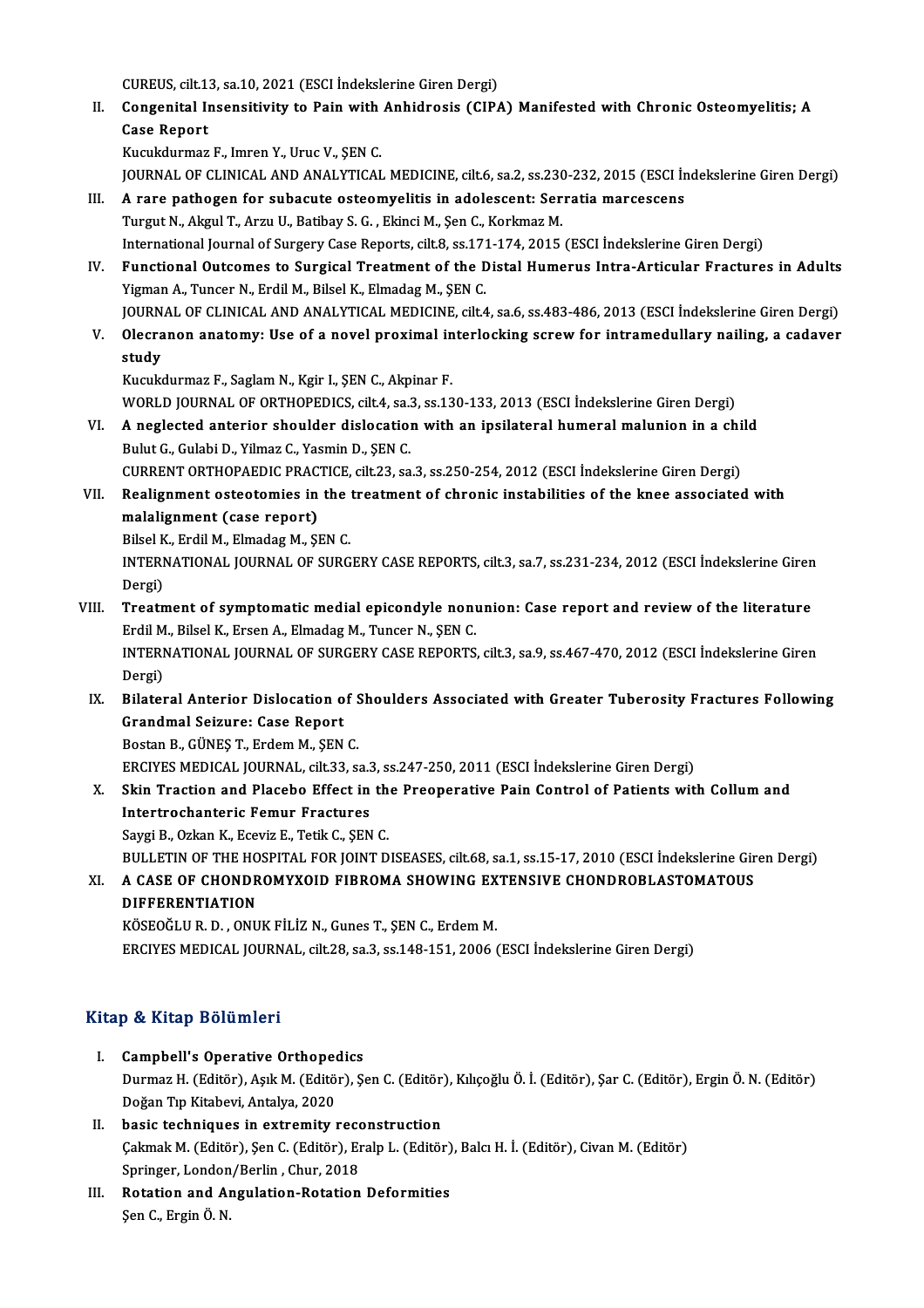Basic Techniques for Extremity Reconstruction, Çakmak M.,Şen C.,Eralp L.,Balci H.,Civan M., Editör, Springer<br>International Publishing Zug es 227 229 2019 Basic Techniques for Extremity Reconstruction,<br>International Publishing, Zug, ss.327-338, 2018<br>Limb Lengthening International Publishing, Zug, ss.327-338, 2018<br>IV. Limb Lengthening

International Publishing, Zug, ss.327-338, 2018<br>Limb Lengthening<br>ŞEN C., SAĞLAM Y., Kocaoğlu M., BİLEN F. E. , BALCI H. İ.<br>Pasis Techniques for Eutremity Pesenstrustion, Calmak Basic Techniques for Extremity Reconstruction, Çakmak Mehmet, Şen Cengiz, Eralp Levent, Balcı Halil İbrahim,<br>Cıvan Melih, Editör, Springer, Cham, ss.645-681, 2018 ŞEN C., SAĞLAM Y., Kocaoğlu M., BİLEN F. E. , BALCI H.<br>Basic Techniques for Extremity Reconstruction, Çakma<br>Cıvan Melih, Editör, Springer, Cham, ss.645-681, 2018<br>Translation and Angulation Translation Deform Basic Techniques for Extremity Reconstruction, Çakmak Me<br>Cıvan Melih, Editör, Springer, Cham, ss.645-681, 2018<br>V. Translation and Angulation-Translation Deformities<br>SEN C. AKCÜLT Civan Melih, Edită<br>Translation and<br>ŞEN C., AKGÜL T.<br>Posis Techniques

ŞEN C., AKGÜL T.<br>Basic Techniques for Extremity Reconstruction External Fixator Applications According to Ilizarov Principles, ŞEN C., AKGÜL T.<br>Basic Techniques for Extremity Reconstruction External Fixator Applications According to Ilizare<br>Çakmak, M., Şen, C., Eralp, L., Balci, H.I., Civan, M., Editör, Springer-Verlag , Usa, ss.309-325, 2018<br>Tran Çakmak, M., Şen, (<br><mark>Translation and</mark><br>ŞEN C., AKGÜL T.<br>Posis Teshniques

## VI. Translation and Angulation-Translation Deformities

Translation and Angulation-Translation Deformities<br>ŞEN C., AKGÜL T.<br>Basic Techniques for Extremity Reconstruction, MEHMET ÇAKMAK, CENGİZ ŞEN,HALİL İBRAHİM BALCI, Editör,<br>SPRİNCER *ss* 200 2025, 2019 **SEN C., AKGÜL T.<br>Basic Techniques for Extremity<br>SPRİNGER, ss.309-3025, 2018<br>Distreksiyen esteeseneri v.** SPRİNGER, ss. 309-3025, 2018

## VII. Distraksiyon osteogenezi ve ilizarov cerrahisi<br>ŞEN C., BALCI H. İ.

Distraksiyon osteogenezi ve ilizarov cerrahisi<br>ŞEN C., BALCI H. İ.<br>Ortopedi ve Travmatoloji İstanbul Tıp fakültesi 185 yıl ders kitapları serisi, Mehmet çakmak, irfan öztürk, cengiz<br>sen Editör Nebel Tıp Kitap Evleri, İstan ŞEN C., BALCI H. İ.<br>Ortopedi ve Travmatoloji İstanbul Tıp fakültesi 185 yıl ders kit<br>şen, Editör, Nobel Tıp Kitap Evleri, İstanbul, ss.303-312, 2015

# şen, Editör, Nobel Tıp Kitap Evleri, İstanbul, ss.303-312, 2015<br>Hakemli Kongre / Sempozyum Bildiri Kitaplarında Yer Alan Yayınlar

akemli Kongre / Sempozyum Bildiri Kitaplarında Yer Alan Yayınlar<br>I. Koksartrozlu genç bireylerde proksimal femoral osteotomi: Sağkalım analizi ve uzun dönem<br>Senyeleri sinis ison<br>Koksartro<br>sonuçları<br>Sobin K. Vi Koksartrozlu genç bireylerde proks:<br>sonuçları<br>Şahin K., Yıldırım A. M. , Karalar Ş., Şen C.<br>20 Ulucal Türk Ortonedi ve Traymatalaji s<mark>onuçları</mark><br>Şahin K., Yıldırım A. M. , Karalar Ş., Şen C.<br>30. Ulusal Türk Ortopedi ve Travmatoloji Kongresi, Antalya, Türkiye, 9 - 14 Kasım 2021, ss.30-31<br>Akandroplari hastalarında ekstremite uratma bırı ile kallya kalites

- Sahin K., Yıldırım A. M. , Karalar Ş., Şen C.<br>30. Ulusal Türk Ortopedi ve Travmatoloji Kongresi, Antalya, Türkiye, 9 14 Kasım 2021, ss.30-3<br>II. Akondroplazi hastalarında ekstremite uzatma hızı ile kallus kalitesi arasınd 30. Ulusal Türk Ortopedi ve Travmatoloji Kongresi, Antalya, Türk<br>**Akondroplazi hastalarında ekstremite uzatma hızı ile kal**<br>Bayram S., Yıldırım A. M. , Şen C., Eralp L., Kocaoğlu M., Balcı H. İ.<br><sup>20. Ulugal Türk Ortopedi v</sup> 11. Akondroplazi hastalarında ekstremite uzatma hızı ile kallus kalitesi arasındaki ilişki<br>Bayram S., Yıldırım A. M. , Şen C., Eralp L., Kocaoğlu M., Balcı H. İ.<br>30. Ulusal Türk Ortopedi ve Travmatoloji Kongresi, Antalya, Bayram S., Yıldırım A. M. , Şen C., Eralp L., Kocaoğlu M., Balcı H. İ.<br>30. Ulusal Türk Ortopedi ve Travmatoloji Kongresi, Antalya, Türkiye, 9 - 14 Kasım 2021, ss.58<br>III. Comparison Of Radiological Measurements And Func
- 30. Ulusal Türk Ortopedi ve Travmatoloji Kongresi, Antalya, Türkiye, 9 14 Kasım 2021, s<br>Comparison Of Radiological Measurements And Functional Results Of Anatomi<br>Central Locations In Total Hip Arthroplasty For Developmen Comparison Of Radiological Measurements And Function<br>Central Locations In Total Hip Arthroplasty For Developi<br>Demirel M., Kendirci A. Ş. , Sağlam Y., Ergin Ö. N. , Şen C., Öztürk İ.<br>Virtual EEOPT Congress (VEC), Vienna Aru Central Locations In Total Hip Arthroplasty For Developmental Hip Dysplasia<br>Demirel M., Kendirci A. Ş. , Sağlam Y., Ergin Ö. N. , Şen C., Öztürk İ.<br>Virtual EFORT Congress (VEC), Vienna, Avusturya, 28 - 30 Ekim 2020, ss.1-2 Demirel M., Kendirci A. Ş. , Sağlam Y., Ergin Ö. N. , Şen C., Öztürk İ.<br>Virtual EFORT Congress (VEC), Vienna, Avusturya, 28 - 30 Ekim 2020, ss.1-2<br>IV. İskelet displazisi zemininde Genu valgum tanılı hastalarda alt eksremit
- Virtual EFORT Congress (VEC), Vienna, Avustury<br>İskelet displazisi zemininde Genu valgum ta<br>kullanımı ile düzeltilmesi mümkün müdür?<br>Yıldınım A.M., Səğləm V. Sən C kullanımı ile düzeltilmesi mümkün müdür?<br>Yıldırım A. M. , Sağlam Y., Şen C.

29. Ulusal Türk Ortopedi ve Travmatoloji Kongresi, Antalya, Türkiye, 22 Ekim 2019, ss.84

- V. Displastik Kalça Zemininde Yapılan Total Kalça Artroplastileri: Anatomik ve Yüksek Kalça Rotasyon 29. Ulusal Türk Ortopedi ve Travmatoloji Kongresi,<br>Displastik Kalça Zemininde Yapılan Total Kalı<br>Merkezi Yerleşiminin Radyolojik Farklılıkları<br>Kondirsi A.S. Soğlam V. Frgin Ö.N. San G. Örtürk Displastik Kalça Zemininde Yapılan Total Kalça<br>Merkezi Yerleşiminin Radyolojik Farklılıkları<br>Kendirci A.Ş. , Sağlam Y., Ergin Ö. N. , Şen C., Öztürk İ.<br>20 Hlusel Türk Ortenedi ve Traymateleji Kongresi, A Kendirci A. Ş. , Sağlam Y., Ergin Ö. N. , Şen C., Öztürk İ.<br>29. Ulusal Türk Ortopedi ve Travmatoloji Kongresi, Antalya, Türkiye, 22 - 27 Ekim 2019, cilt.53, ss.19 Kendirci A. Ş. , Sağlam Y., Ergin Ö. N. , Şen C., Öztürk İ.<br>29. Ulusal Türk Ortopedi ve Travmatoloji Kongresi, Antalya, Türkiye, 22 - 27 Ekim 2019, cilt.53, ss.19<br>19. Konjenital tibia psödoartrozu ve proksimal femoral yetm
- 29. Ulusal Türk Ortopedi ve Travmatoloji Kongresi,<br>Konjenital tibia psödoartrozu ve proksimal fe<br>kallus oluşumuna ve komplikasyonlara etkisi<br>Pels H. İ. Bayram S. Givan M. Bohlivaneğlu T. Ana Konjenital tibia psödoartrozu ve proksimal femoral yetmezliği bulunan hastaları<br>kallus oluşumuna ve komplikasyonlara etkisi<br>Balcı H. İ. , Bayram S., Civan M., Pehlivanoğlu T., Anarat F. B. , Şen C., Eralp İ. L. , Kocaoğlu kallus oluşumuna ve komplikasyonlara etkisi<br>Balcı H. İ. , Bayram S., Civan M., Pehlivanoğlu T., Anarat F. B. , Şen C., Eralp İ. L. , Kocaoğlu M. Balcı H. İ. , Bayram S., Civan M., Pehlivanoğlu T., Anarat F. B. , Şen C., Eralp İ. L. , Kocaoğlu M.<br>29. Ulusal Türk Ortopedi ve Travmatoloji Kongresi, Antalya, Türkiye, 22 Ekim 2019, ss.71<br>VII. Vancouver tip B1 ve tip

## 29. Ulusal Türk Ortopedi ve Travmatoloji Kongresi, Antalya, Türkiye, 22 Ekim 2019, ss.71<br>Vancouver tip B1 ve tip C1 periprostetik femur kırıklarında tedavi yöntemleri<br>oranları<br>Yıldırım A. M. , Sulejmanı I., Sağlam Y., Ergi Vancouver tip B1 ve tip C1 periprostetik femur kırıklarınd<br>oranları<br>Yıldırım A. M. , Sulejmanı I., Sağlam Y., Ergin Ö. N. , Şen C., Öztürk İ.<br>20 Hlucel Türk Ortenedi ve Traymateleji Kengresi, Antalya Türki. <mark>oranları</mark><br>Yıldırım A. M. , Sulejmanı I., Sağlam Y., Ergin Ö. N. , Şen C., Öztürk İ.<br>29. Ulusal Türk Ortopedi ve Travmatoloji Kongresi, Antalya, Türkiye, 22 - 27 Ekim 2019, ss.21<br>Congenital Femeral Defisionsy: Comperiesp e

VIII. Congenital Femoral Deficiency: Comparison of the Effect of Distraction Index Regard to the Quality of<br>Callus and Rate of Complications 29. Ulusal Türk Ortopedi ve Travmat<br>Congenital Femoral Deficiency:<br>Callus and Rate ofComplications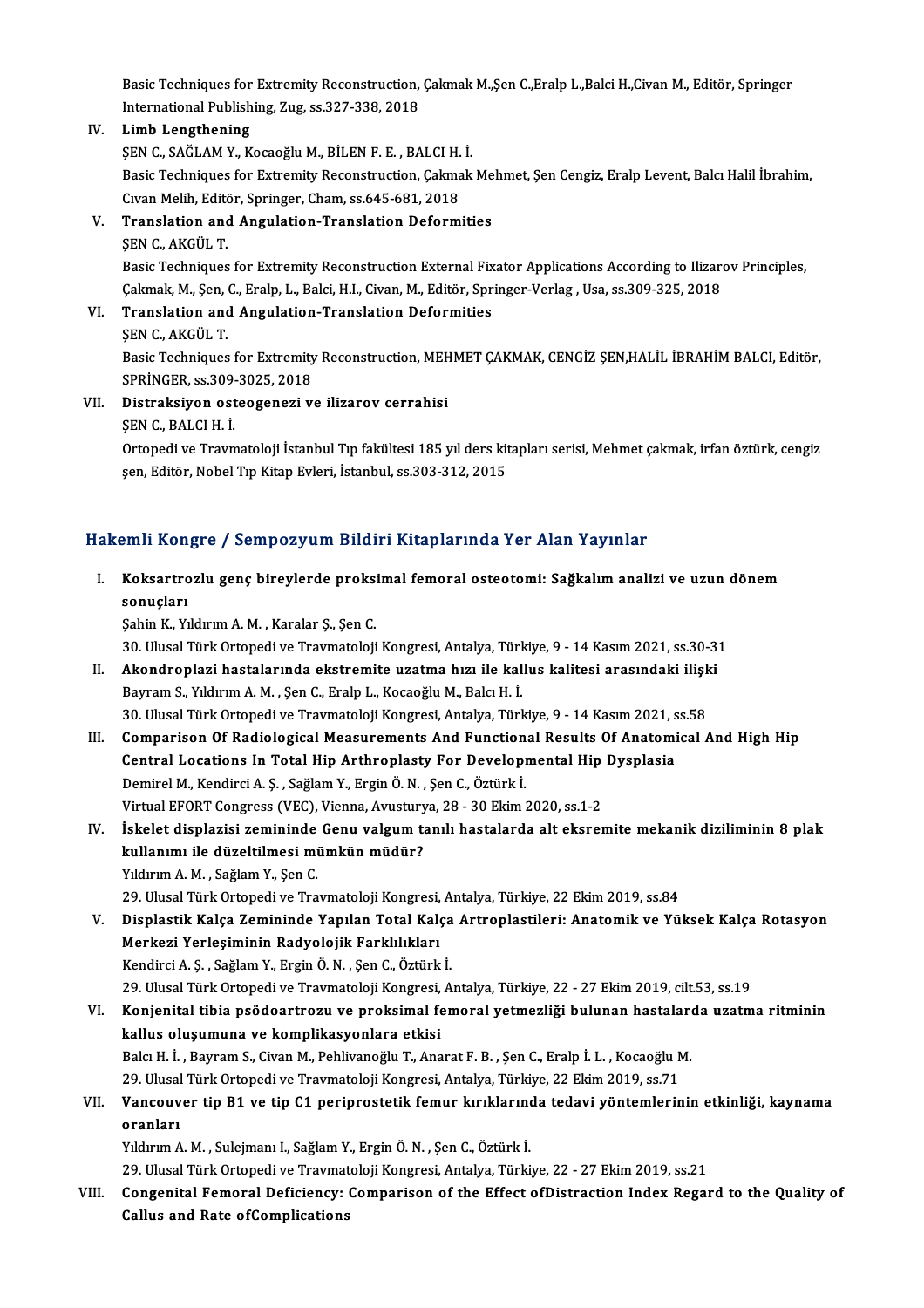BALCI H. İ., CIVAN M., ŞEN C., ERALP İ. L. Limb Lengthening and Reconstruction Society27th Annual Scientific Meeting, 13 - 14 Temmuz 2018 BALCI H. İ. , CIVAN M., ŞEN C., ERALP İ. L.<br>Limb Lengthening and Reconstruction Society27th Annual Scientific Meeting, 13 - 14 Temmuz 2018<br>IX. Congenital Pseudarthrosis of Tibia (CPT): Comparison of the Effect ofLengthenin Limb Lengthening and Reconstruction So<br>Congenital Pseudarthrosis of Tibia<br>Quality of Callus and Complications<br>BALCLH İ. BEHLİVANOĞLUT BAYRAM Congenital Pseudarthrosis of Tibia (CPT): Comparison of the Effect o<br>Quality of Callus and Complications<br>BALCI H. İ. , PEHLİVANOĞLU T., BAYRAM S., ERALP İ. L. , ŞEN C., KOCAOĞLU M.<br>Limb Longthoning and Besonstruction Socie Quality of Callus and Complications<br>BALCI H. İ. , PEHLİVANOĞLU T., BAYRAM S., ERALP İ. L. , ŞEN C., KOCAOĞLU M.<br>Limb Lengthening and Reconstruction Society27th Annual Scientific Meeting, 13 - 14 Temmuz 2018 BALCI H. İ. , PEHLİVANOĞLU T., BAYRAM S., ERALP İ. L. , ŞEN C., KOCAOĞLU M.<br>Limb Lengthening and Reconstruction Society27th Annual Scientific Meeting, 13 - 14 Temmuz 2018<br>X. Crowe tip 4 kalçalarda, preoperative değerlendir Limb Lengthening and Reconstruction Society27th Annual Scientific Meeting, 13<br>Crowe tip 4 kalçalarda, preoperative değerlendirmede BT ile asetabulu<br>değelendirilmesi ve mid koronal mid aksiyel sagittal kesitinin etkinliği<br>A değelendirilmesi ve mid koronal mid aksiyel sagittal kesitinin etkinliği<br>Akgül T., Bayram S., Öztürk İ., Şen C., Ergin Ö. N. , Yazıcıoğlu Ö. 27. Ulusal Türk Ortopedi ve Travmatoloji Kongresi, Antalya, Türkiye, 24 Ekim 2017, ss.17 Akgül T., Bayram S., Öztürk İ., Şen C., Ergin Ö. N. , Yazıcıoğlu Ö.<br>27. Ulusal Türk Ortopedi ve Travmatoloji Kongresi, Antalya, Türkiye, 24 Ekim 2017, ss.17<br>XI. konjenital femoral yetmezlik uzatma ritminin kallus kalit karşılaştırılması<br>BALCI H. İ. , CIVAN M., ŞEN C., ERALP İ. L. , kocaoğlu m. konjenital femoral yetmezlik uzatma ritminin kal<br>karşılaştırılması<br>BALCI H. İ. , CIVAN M., ŞEN C., ERALP İ. L. , kocaoğlum.<br>27. ULUSAL TÜRK ORTOREDİ VE TRAVMATOLOJİ KONA karşılaştırılması<br>BALCI H. İ. , CIVAN M., ŞEN C., ERALP İ. L. , kocaoğlu m.<br>27. ULUSAL TÜRK ORTOPEDİ VE TRAVMATOLOJİ KONGRESİ, Türkiye, 24 - 29 Ekim 2017, cilt.51, ss.109<br>Congenital Beaudearthrosis Of Tibia (CBT); Companis BALCI H. İ. , CIVAN M., ŞEN C., ERALP İ. L. , kocaoğlu m.<br>27. ULUSAL TÜRK ORTOPEDİ VE TRAVMATOLOJİ KONGRESİ, Türkiye, 24 - 29 Ekim 2017, cilt.51, ss.109<br>XII. Congenital Pseudoarthrosis Of Tibia (CPT): Comparison Of The 27. ULUSAL TÜRK ORTOPEDİ VE TRAVM.<br>Congenital Pseudoarthrosis Of Tibia<br>Quality Of Callus And Complications Congenital Pseudoarthrosis Of Tibia (CPT): Comparison Of T<br>Quality Of Callus And Complications<br>Balcı H. İ. , Pehlivanoğlu T., Bayram S., Şen C., Eralp İ. L. , Kocaoğlu M.<br>19th EEOPT Congress Vienne, Ayusturya 21 Mayıs 2017 Quality Of Callus And Complications<br>19th E. İ. , Pehlivanoğlu T., Bayram S., Şen C., Eralp İ. L. , Kocaoğlu M.<br>18th EFORT Congress, Vienna, Avusturya, 31 Mayıs 2017, ss.118 Balcı H. İ. , Pehlivanoğlu T., Bayram S., Şen C., Eralp İ. L. , Kocaoğlu M.<br>18th EFORT Congress, Vienna, Avusturya, 31 Mayıs 2017, ss.118<br>XIII. Konjenital Tibia Psödoartrozunda (KTP): Uzatma ritminin kallus kalitesine etki 18th EFORT Congress, Vienna, Avusturya<br>Konjenital Tibia Psödoartrozunda (l<br>komplikasyonların karşılaştırılması.<br>Pehlivaneğlu T. Balgutti, Bayram S. Se Konjenital Tibia Psödoartrozunda (KTP): Uzatma ritminin ka<br>komplikasyonların karşılaştırılması.<br>Pehlivanoğlu T., Balcı H. İ. , Bayram S., Şen C., Eralp İ. L. , Kocaoğlu M.<br>26 Hlucal Türk Ortonedi ve Traymateleji Kongresi, komplikasyonların karşılaştırılması.<br>26. Ulusal Türk Ortopedi ve Travmatoloji Kongresi, Antalya, Türkiye, 24 Ekim 2016, ss.17<br>26. Ulusal Türk Ortopedi ve Travmatoloji Kongresi, Antalya, Türkiye, 24 Ekim 2016, ss.17 Pehlivanoğlu T., Balcı H. İ. , Bayram S., Şen C., Eralp İ. L. , Kocaoğlu M.<br>26. Ulusal Türk Ortopedi ve Travmatoloji Kongresi, Antalya, Türkiye, 24 Ekim 2016, ss.17<br>XIV. Kırık Modeli Oluşturulan Sıçanlarda Ostokin Plus'in 26. Ulusal Türk Ortopedi ve Travmatoloji Kongresi, Antalya, Tü<br>Kırık Modeli Oluşturulan Sıçanlarda Ostokin Plus'in Kır<br>Ergin Ö. N. , Karaytuğ K., Bilgili F., Arzu U., Şen C., Gündoğdu G.<br>26. Ulusal Türk Ortopedi Ve Traumat Kırık Modeli Oluşturulan Sıçanlarda Ostokin Plus'in Kırık Kaynaması Üzerine Etkisi<br>Ergin Ö. N. , Karaytuğ K., Bilgili F., Arzu U., Şen C., Gündoğdu G.<br>26. Ulusal Türk Ortopedi Ve Travmatoloji Kongresi, Antalya, Türkiye, 25 Ergin Ö. N. , Karaytuğ K., Bilgili F., Arzu U., Şen C., Gündoğdu G.<br>26. Ulusal Türk Ortopedi Ve Travmatoloji Kongresi, Antalya, Türkiye, 25 - 30 Ekim 20<br>XV. İpsilateral asetabulum ve femur kırıklarının klinik ve radyolojik 26. Ulusal Türk Ortopedi Ve Travmatoloji Kongresi, Ant<br>İpsilateral asetabulum ve femur kırıklarının klini<br>Atiç R., Ergin Ö. N. , Çetin H., Demirel M., Azboy İ., Şen C.<br>26. Ulusal Türk Ortopedi ve Travmateleji Kongresi, 2. İpsilateral asetabulum ve femur kırıklarının klinik ve radyolojik sonuçları<br>Atiç R., Ergin Ö. N. , Çetin H., Demirel M., Azboy İ., Şen C.<br>26. Ulusal Türk Ortopedi ve Travmatoloji Kongresi. 3. Fizyoterapi- Ortopedi ve Travm Atiç R., Ergin Ö. N. , Çetin H., Demirel M., Azb<br>26. Ulusal Türk Ortopedi ve Travmatoloji Ko<br>Antalya, Türkiye, 25 - 30 Ekim 2016, ss.1-2<br>Bilateral Humaral Langthoning in ashe XVI. Bilateral Humeral Lengthening in achondroplasia with unilateral external fixators is it safe and does Antalya, Türkiye, 25 - 3<br>Bilateral Humeral Le<br>it improve daily life<br>BALCLH İ. kesseğlun BALCI H. İ., kocaoğlum., ŞEN C., ERALP İ. L., sefa giray b., BİLSEL İ. K. ıllrs 2015 congress miami, MİAMİ, Amerika Birleşik Devletleri, 4 - 07 Kasım 2015 BALCI H. İ. , kocaoğlu m., ŞEN C., ERALP İ. L. , sefa giray b., BİLSEL İ. K.<br>Illrs 2015 congress miami, MİAMİ, Amerika Birleşik Devletleri, 4 - 07 Kasım 2015<br>XVII. Results of acute shortening and re lengthening methods **illrs 2015 c**<br>**Results of**<br>**follow up**<br>SEN C - BAL Results of acute shortening and re lengthening methods tibia o<br>follow up<br>ŞEN C., BALCI H. İ. , DİKMEN G., KOCAOĞLU M., ERALP İ. L. , ÇAKMAK M.<br>illus 2015 songress mismi mismi Amerika Birlesik Devletleri 4., 07 Kas follow up<br>ŞEN C., BALCI H. İ. , DİKMEN G., KOCAOĞLU M., ERALP İ. L. , ÇAKMAK M.<br>ıllrs 2015 congress miami, miami, Amerika Birleşik Devletleri, 4 - 07 Kasım 2015 ŞEN C., BALCI H. İ. , DİKMEN G., KOCAOĞLU M., ERALP İ. L. , ÇAKMAK M.<br>111rs 2015 congress miami, miami, Amerika Birleşik Devletleri, 4 - 07 Kasım 2015<br>XVIII. Pibula Otogrefti Sonrası Gelişen Krus Distal Deformitesinin Sirk illrs 2015 congress miami, miami, Am<br>Fibula Otogrefti Sonrası Gelişen<br>Düzeltilmesi: 13 Olgunun Analizi<br>Karadamir G. Balgutti - Damirol M Fibula Otogrefti Sonrası Gelişen Krus Distal Deformitesinin S<br>Düzeltilmesi: 13 Olgunun Analizi<br>Karademir G., Balcı H. İ. , Demirel M., Polat G., Bilgili F., Şen C., Eralp L.<br>25 Ulucal Türk Ortopedi ve Traumatalaji Kongresi Düzeltilmesi: 13 Olgunun Analizi<br>Karademir G., Balcı H. İ. , Demirel M., Polat G., Bilgili F., Şen C., Eralp L.<br>25. Ulusal Türk Ortopedi ve Travmatoloji Kongresi, Antalya, Türkiye, 27 Ekim - 01 Kasım 2015, ss.1-2<br>Medial Ko Karademir G., Balcı H. İ. , Demirel M., Polat G., Bilgili F., Şen C., Eralp L.<br>25. Ulusal Türk Ortopedi ve Travmatoloji Kongresi, Antalya, Türkiye, 27 Ekim - 01 Kasım 2015, ss.1-2<br>XIX. Medial Kompartman Artrozu Sonrası 25. Ulusal Türk Ortopedi ve Travmatoloji Kongres<br>Medial Kompartman Artrozu Sonrası Uygula<br>Polat G., Çakmak M. F. , Demirel M., Şen C., Aşık M.<br>25. Ulusal Türk Ortopedi ve Traumatoloji Kongres Medial Kompartman Artrozu Sonrası Uygulanan Yüksek Tibia Ostetominin Uzun Dönem Sonuçl<br>Polat G., Çakmak M. F. , Demirel M., Şen C., Aşık M.<br>25. Ulusal Türk Ortopedi ve Travmatoloji Kongresi, Antalya, Türkiye, 27 Ekim 2015 Polat G., Çakmak M. F. , Demirel M., Şen C., Aşık M.<br>25. Ulusal Türk Ortopedi ve Travmatoloji Kongresi, Antalya, Türkiye, 27 Ekim 2015 - 01 Kasım 2017, ss.:<br>XX. METAL-METAL YÜZEYLİ TOTAL VE YÜZEY ARTROPLASTİLİ HASTALARDA K 25. Ulusal Türk Ortopedi ve Travmatoloji Kongresi, Antalya, Türkiye, 27 Ekim 2<br>METAL-METAL YÜZEYLİ TOTAL VE YÜZEY ARTROPLASTİLİ HASTALAI<br>SEVİYELERİNİN VE FONKSİYONEL SONUÇLARIN KARŞILAŞTIRILMASI<br>Bilgili E. Mutlu H. Açel M. XX. METAL-METAL YÜZEYLİ TOTAL VE YÜZEY ARTROPLASTİLI HASTALARDA KANDAKİ METAL SEVİYELERİNIN VE FONKSIYONEL SONUÇLARIN KARŞILAŞTIRILMASI<br>Bilgili F., Mutlu H., Aşçı M., Parmaksızoğlu A. S. , Şen C. S<mark>EVİYELERİNİN VE FONKSİYONEL SONUÇLARIN KARŞILAŞTIRILMASI</mark><br>Bilgili F., Mutlu H., Aşçı M., Parmaksızoğlu A. S. , Şen C.<br>25.ULUSAL TÜRK ORTOPEDİ VE TRAVMATOLOJİ KONGRESİ, Antalya, Türkiye, 27 Ekim - 01 Kasım 2015, ss.56-57<br> Bilgili F., Mutlu H., Aşçı M., Parmaksızoğlu A. S. , Şen C.<br>25.ULUSAL TÜRK ORTOPEDİ VE TRAVMATOLOJİ KONGRESİ, Antalya, Türkiye, 27 Ekim - 01 Kasım 2015, ss.56<br>28. FİBULA OTO GREFTİ SONRASI GELİŞEN KRUS DİSTAL DEFORMİTESİNİ 25.ULUSAL TÜRK ORTOPEDİ VE TRAVMATOLOJİ KONGRESİ,<br>FİBULA OTO GREFTİ SONRASI GELİŞEN KRUS DİSTAL<br>FİKSATÖR İLE DÜZELTİLMESİ:13 OLGUNUN ANALİZİ<br>Kanadamir C. Bilgili E. Damiral M. San C. Balgı H. İ. Erala L FİBULA OTO GREFTİ SONRASI GELİŞEN KRUS DİSTAL<br>FİKSATÖR İLE DÜZELTİLMESİ:13 OLGUNUN ANALİZİ<br>Karademir G., Bilgili F., Demirel M., Şen C., Balcı H. İ. , Eralp L.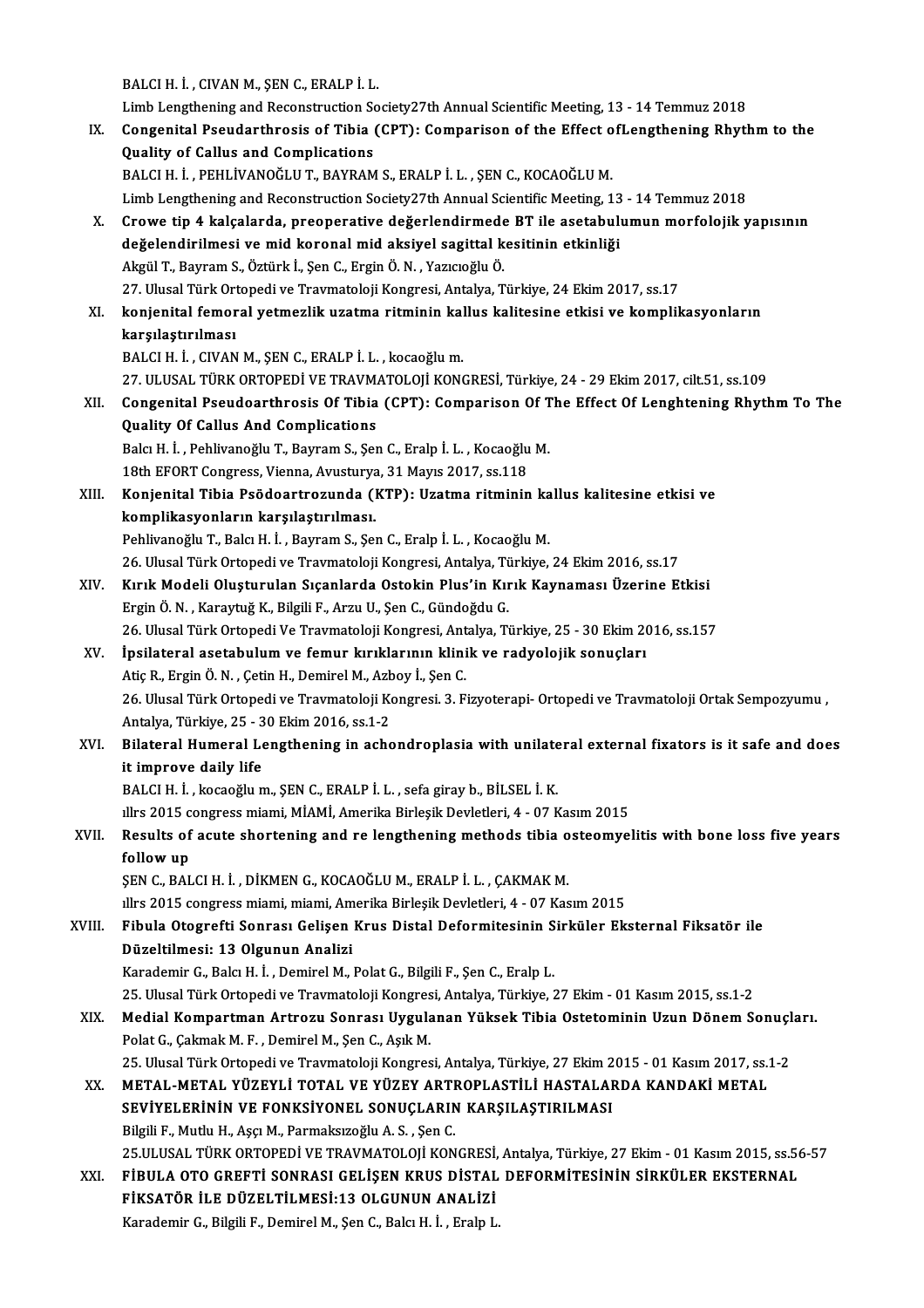|             | 25.ULUSAL TÜRK ORTOPEDİ VE TRAVMATOLOJİ KONGRESİ, Antalya, Türkiye, 27 Ekim - 01 Kasım 2015, ss.38-39                                 |
|-------------|---------------------------------------------------------------------------------------------------------------------------------------|
| XXII.       | Yüksek Tibia Osteotomisinde Puddu Plağı ve Eksternal Fiksatör Yöntemlerinin Karşılaştırılması ve                                      |
|             | Orta Dönem radyolojik-fonksiyonel sonuçlar                                                                                            |
|             | Çakmak M. F., Polat G., Balcı H. İ., Erşen A., Demirel M., Eralp L., Şen C., Aşık M.                                                  |
|             | 25. Ulusal Türk Ortopedi ve Travmatoloji Kongresi, Antalya, Türkiye, 27 Ekim - 01 Kasım 2015, ss.1-2                                  |
| XXIII.      | Bilateral humerus lengthening with unilateral external fixator in achondroplasia poster no 244                                        |
|             | BALCI H. İ., SEFA GİRAY B., KOCAOĞLU M., ERALP İ. L., ŞEN C., BİLSEL İ. K., MEHMET E.                                                 |
|             | AAOS Annual Meeting, Las Vegas, Nevada, USA, , 2015, LAS VEGAS, Amerika Birleşik Devletleri, 24 - 28 Mart 2015,                       |
|             | ss 288                                                                                                                                |
| <b>XXIV</b> | Unilateral eksternal fiksatör ile bilateral humerus uzatması yapılan akondroplazi hastalarının                                        |
|             | fonksiyonel ve klinik sonuçları                                                                                                       |
|             | BALCI H. İ., SEFA GİRAY B., KOCAOĞLU M., ERALP İ. L., ŞEN C., BİLSEL İ. K.                                                            |
|             | 24. Ulusal Türk Ortopedi ve Travmatoloji Kongresi, Antalya, Türkiye, 12 - 16 Kasım 2014, ss.35                                        |
| XXV.        | Nadir Görülen bir mezomelik displazi olgusu Nievergelt sendromup 336                                                                  |
|             | PEHLIVANOĞLU T., SAĞLAM Y., BALCI H. İ., ŞEN C., HAYATİ D.                                                                            |
|             | 24. Ulusal Türk Ortopedi ve Travmatoloji Kongresi, Antalya, Türkiye, 12 - 16 Kasım 2014, ss.217                                       |
| XXVI.       | Femur Boyun Kırıklarından Osteosentez Sonrası Gelişen Komplikasyonların Tedavisinde Total Kalça                                       |
|             | Artroplastisinin Sonuçları                                                                                                            |
|             | BİRİŞİK F., AKGÜL T., POLAT G., KILIÇOĞLU Ö. İ. , ŞEN C.                                                                              |
|             | İstanbul Ortopedi ve Travmatoloji Buluşması, İstanbul, Türkiye, 18 - 20 Nisan 2014                                                    |
| XXVII.      | Kompleks tip V VI plato tibia kırıklarının eksternal fiksatör ve plak vida ile tedavisi ve sonuçlarımız                               |
|             | KORKMAZ M., BALCI H. İ., BİLGİN Y., SALDUZ A., ŞEN C.                                                                                 |
|             | 23. Ulusal Türk Ortopedi ve Travmatoloji Kongresi, Antalya, Türkiye, 29 Ekim - 03 Kasım 2013, cilt.47, ss.86                          |
| XXVIII.     | Genel ve bölgesel anestezi uygulamalarının 65 yaş üstü kollum femoriskırıklarında yapılan                                             |
|             | hemiartroplasti uygulaması sonrasında prognoz açısından karşılaştırılması P 686                                                       |
|             | BİLGİN Y., KORKMAZ M., ASMA A., BALCI H. İ., MEHMET İLKE B., ŞEN C.                                                                   |
|             | 23. Ulusal Türk Ortopedi ve Travmatoloji Kongresi, Türkiye, 29 Ekim - 03 Kasım 2013, cilt.47, ss.357                                  |
| XXIX.       | İhmal edilmiş pes ekinovarus ve nüks PEV olgularında sirküler eksternal fiksatörle tedrici ayak                                       |
|             | deformitesi düzeltme yapılan hastaların orta dönem sonuçları<br>KARAYTUĞ K., BALCI H. İ., ŞEN C., KOCAOĞLU M., ÇAKMAK M., ERALP İ. L. |
|             | 23. Ulusal Türk Ortopedi ve Travmatoloji Kongresi., Antalya, Türkiye, 29 Ekim - 03 Kasım 2013, cilt.47, ss.23                         |
| XXX.        | Tibia Kronik osteomyelit tedavisindeakut kısaltma ve distraksiyon ile kemik segment kaydırma                                          |
|             | tekniklerinin karşılaştırılmalı sonuçları                                                                                             |
|             | DİKMEN G., ŞEN C., kocaoğlu m., ERALP İ. L., BİLEN F. E., ERDEM M., BALCI H. İ.                                                       |
|             | 23. Ulusal Türk Ortopedi ve Travmatoloji Kongresi., Antalya, Türkiye, 29 Ekim - 03 Kasım 2013, cilt.47, ss.22-23                      |
| XXXI.       | Fibular hemimeli için tedavi stratejileri                                                                                             |
|             | natig v., önder murat h., BALCI H. İ., ŞEN C., ÇAKMAK M.                                                                              |
|             | 3. Ulusal Türk Ortopedi ve Travmatoloji Kongresi, Türkiye, 29 Ekim - 03 Kasım 2013, cilt.47, ss.22                                    |
| XXXII.      | Tibial hemimelide ampütasyon mu Rekonstruksiyon mu                                                                                    |
|             | NATİG V., ÖNDER MURAT H., BALCI H. İ., Kapıcıoğlu m., ŞEN C., ÇAKMAK M.                                                               |
|             | 23. Ulusal Türk Ortopedi ve Travmatoloji Kongresi, Antalya, Türkiye, 29 Ekim - 03 Kasım 2013, cilt.47, ss.24                          |
| XXXIII.     | Clinical results of reconstructive surgery for tibial hemimelia                                                                       |
|             | ÇAKMAK M, ŞEN C, BALCI H İ, NATİG V.                                                                                                  |
|             | 23rd Annual Meeting of Limb Lengthening and Reconstruction Society, New York, Amerika Birleşik Devletleri, 19-                        |
|             | 20 Temmuz 2013                                                                                                                        |
| XXXIV.      | Ankle artrodesis with Ilizarov external fixator                                                                                       |
|             | BİLSEL İ. K., BALCI H. İ., MEHMET E., ŞEN C., KOCAOĞLU M., ÇAKMAK M.                                                                  |
|             | 7th international ASAMI & BR congress, SELANİK, Yunanistan, 6 - 09 Haziran 2011                                                       |
| XXXV.       | Comparison of Acute Compression Re lengthening and Segmental Bone Transport Technique in the                                          |
|             | <b>Treatment of Tibial Nonunion</b>                                                                                                   |
|             | DİKMEN G., ŞEN C., KOCAOĞLU M., BALCI H. İ., F E B., AŞÇI M., ERALP İ. L., ERDEM M.                                                   |
|             |                                                                                                                                       |